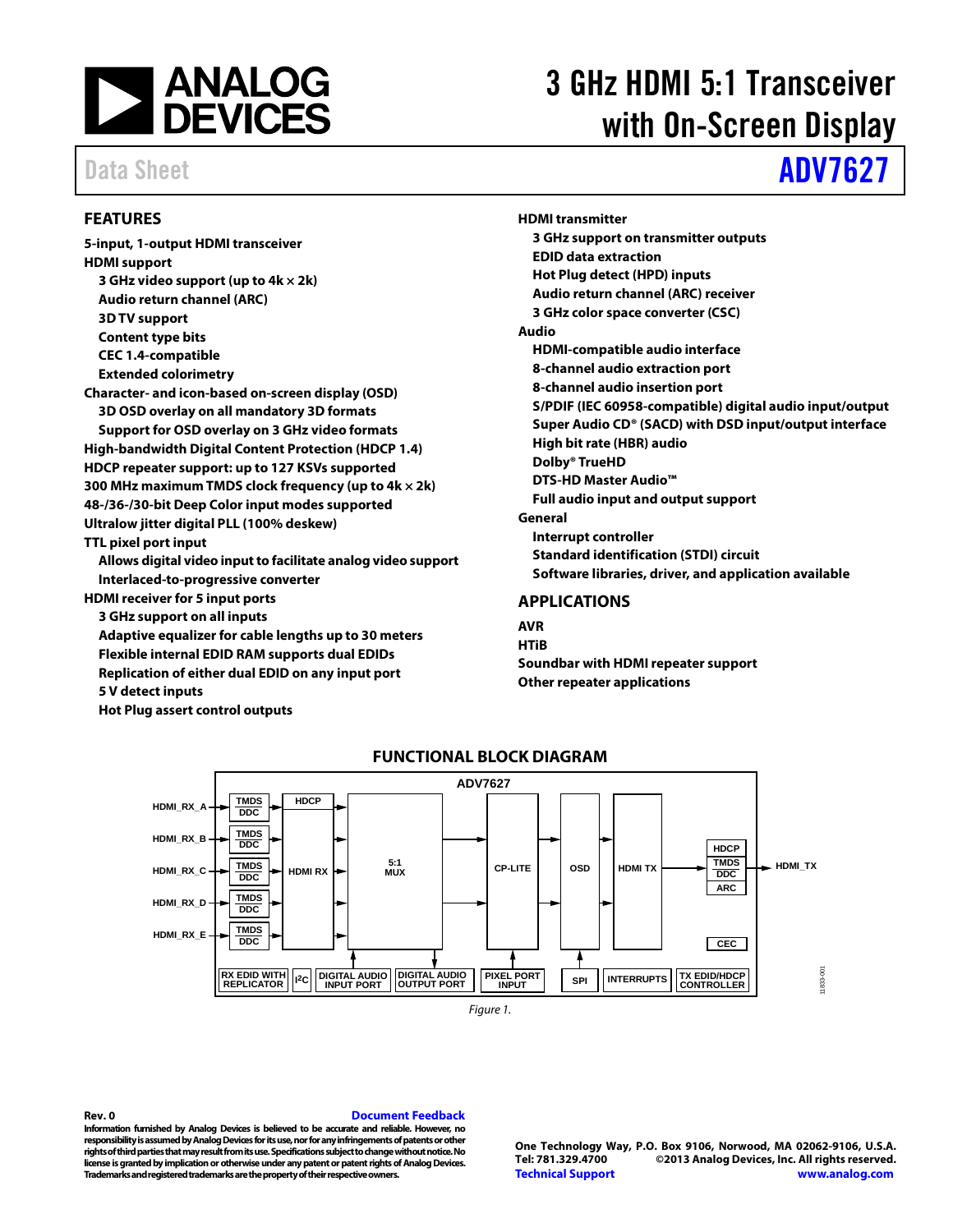# **TABLE OF CONTENTS**

| Pin Configuration and Function Descriptions 15 |
|------------------------------------------------|

## <span id="page-1-0"></span>**REVISION HISTORY**

12/13-Revision 0: Initial Version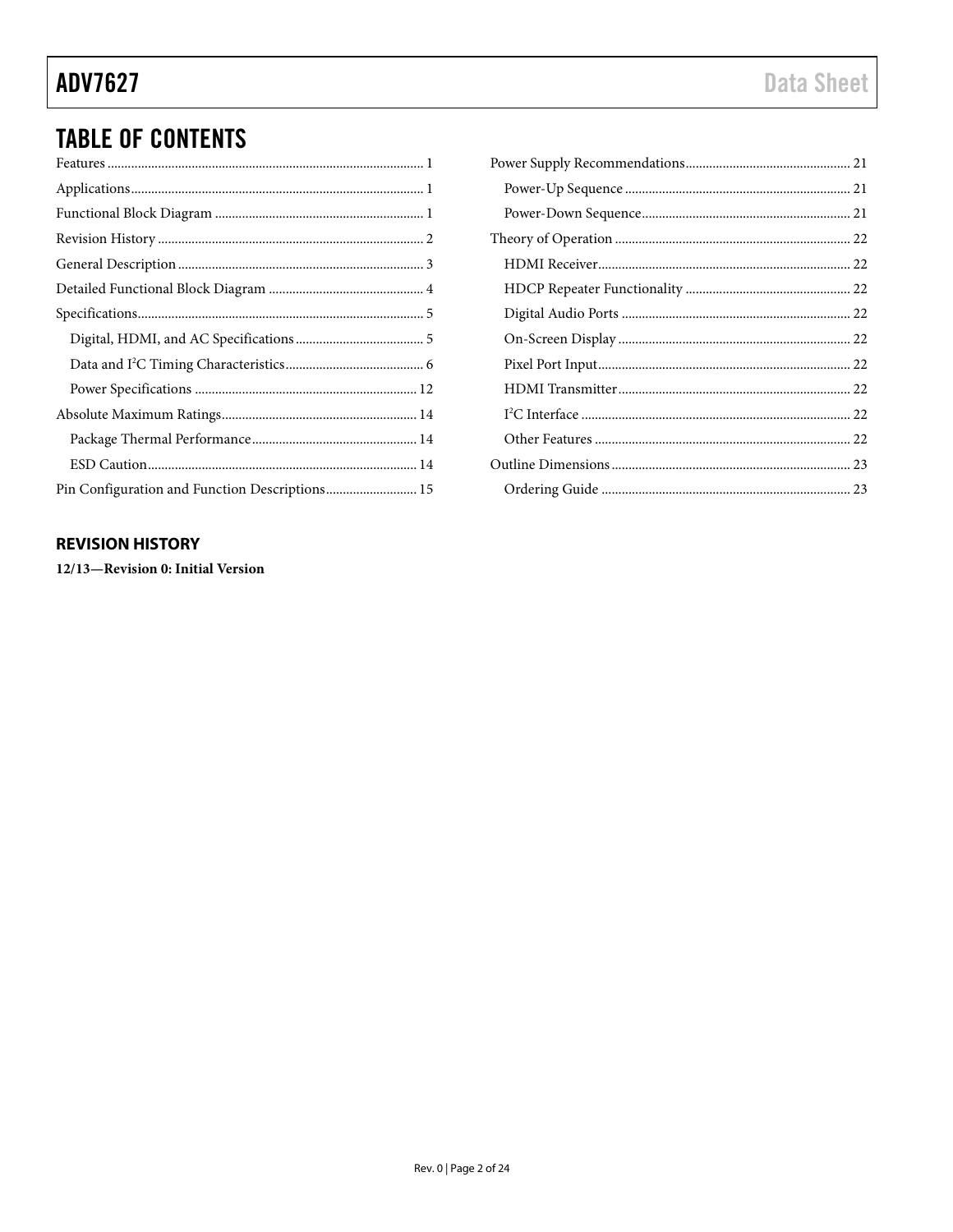# <span id="page-2-0"></span>GENERAL DESCRIPTION

The [ADV7627](http://www.analog.com/ADV7627?doc=ADV7627.pdf) is a high performance, five-input, one-output, High-Definition Multimedia Interface (HDMI®) transceiver. The [ADV7627](http://www.analog.com/ADV7627?doc=ADV7627.pdf) supports 3 GHz video and features one HDMI receiver, one HDMI transmitter, an audio output port, an audio input port, and a pixel port input. Th[e ADV7627](http://www.analog.com/ADV7627?doc=ADV7627.pdf) supports all HDCP repeater functions through fully tested Analog Devices, Inc., repeater software libraries and drivers.

The HDMI receiver and transmitter in th[e ADV7627](http://www.analog.com/ADV7627?doc=ADV7627.pdf) support the reception and transmission of 3 GHz video formats up to  $4k \times$ 2k at 24 Hz/25 Hz/30 Hz, in addition to all mandatory HDMI 3D TV formats. The receiver and transmitter also provide support for THX® Media Director™.

The HDMI receiver features an integrated equalizer that ensures robust operation of the interface with cable lengths up to 30 meters. The HDMI receiver has a 768-byte volatile extended display identification data (EDID) memory, which can facilitate one or two EDIDs. Each HDMI port features dedicated 5 V detect and Hot Plug<sup>™</sup> assert pins.

The HDMI transmitter supports audio return channel (ARC) and features an integrated HDMI CEC controller that supports capability discovery and control (CDC).

The [ADV7627](http://www.analog.com/ADV7627?doc=ADV7627.pdf) offers an audio output port and an audio input port. Each audio port supports the extraction and insertion of up to eight channels of audio data out of or into the HDMI streams. HDMI audio formats, including I<sup>2</sup>S, S/PDIF, direct stream digital (DSD), and high bit rate (HBR) audio are supported.

Th[e ADV7627](http://www.analog.com/ADV7627?doc=ADV7627.pdf) features a TTL pixel port input that facilitates the reception of digital video data from an analog front-end decoder (for example, the [ADV7180,](http://www.analog.com/ADV7180?doc=ADV7627.pdf) [ADV7181D,](http://www.analog.com/ADV7181D?doc=ADV7627.pdf) o[r ADV7842\)](http://www.analog.com/ADV7842?doc=ADV7627.pdf).

The [ADV7627](http://www.analog.com/ADV7627?doc=ADV7627.pdf) has an integrated on-screen display (OSD) generator that enables the creation and control of high quality character- and icon-based system status and control displays. The OSD can be overlaid on 3 GHz video formats and 3D video. Customers who are interested in using OSD are provided with Blimp, the Analog Devices OSD development tool.

The [ADV7627](http://www.analog.com/ADV7627?doc=ADV7627.pdf) is provided in a space-saving, 260-ball, 15 mm  $\times$ 15 mm CSP\_BGA surface-mount, RoHS-compliant package and is specified over the 0°C to 70°C temperature range.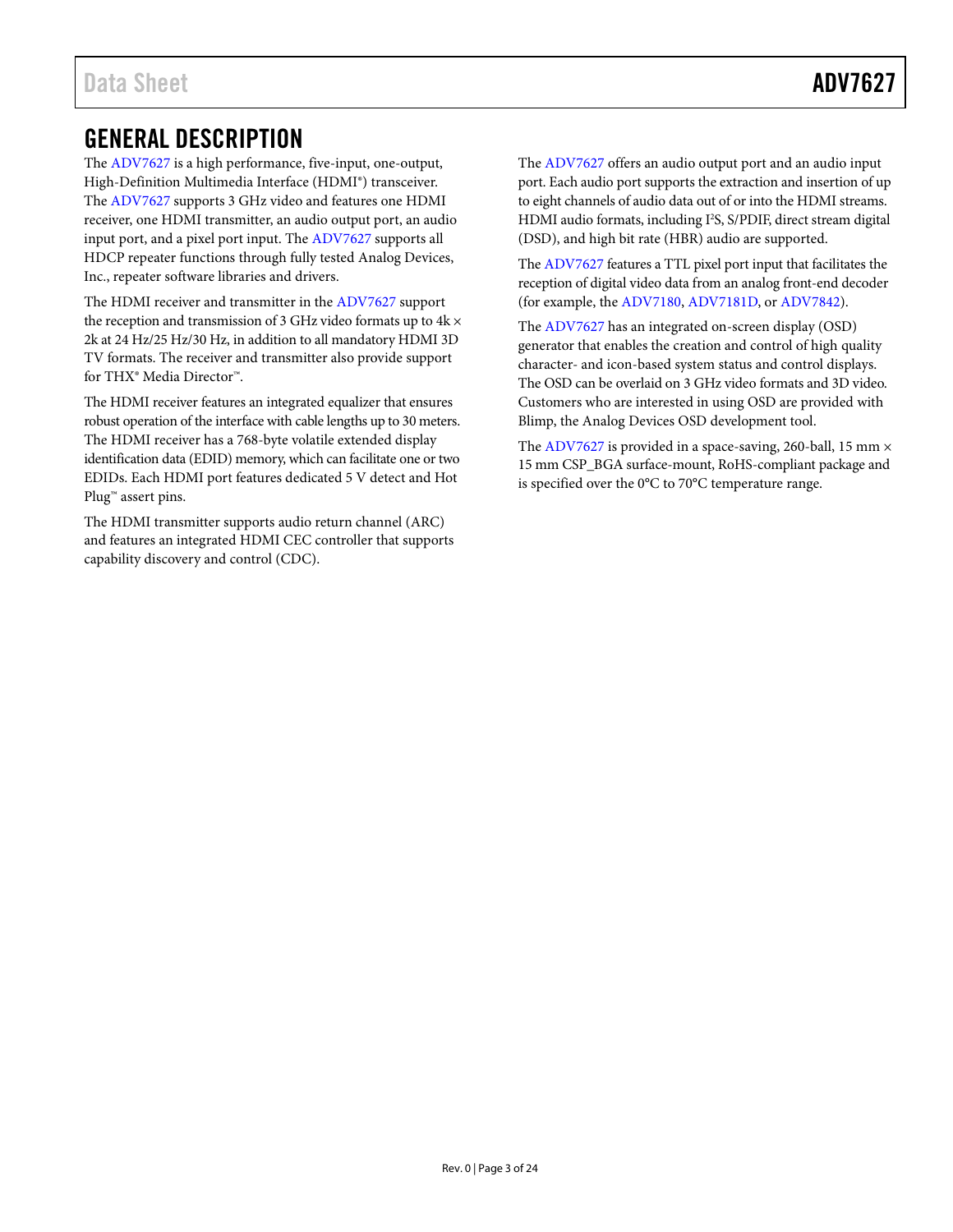# <span id="page-3-0"></span>DETAILED FUNCTIONAL BLOCK DIAGRAM

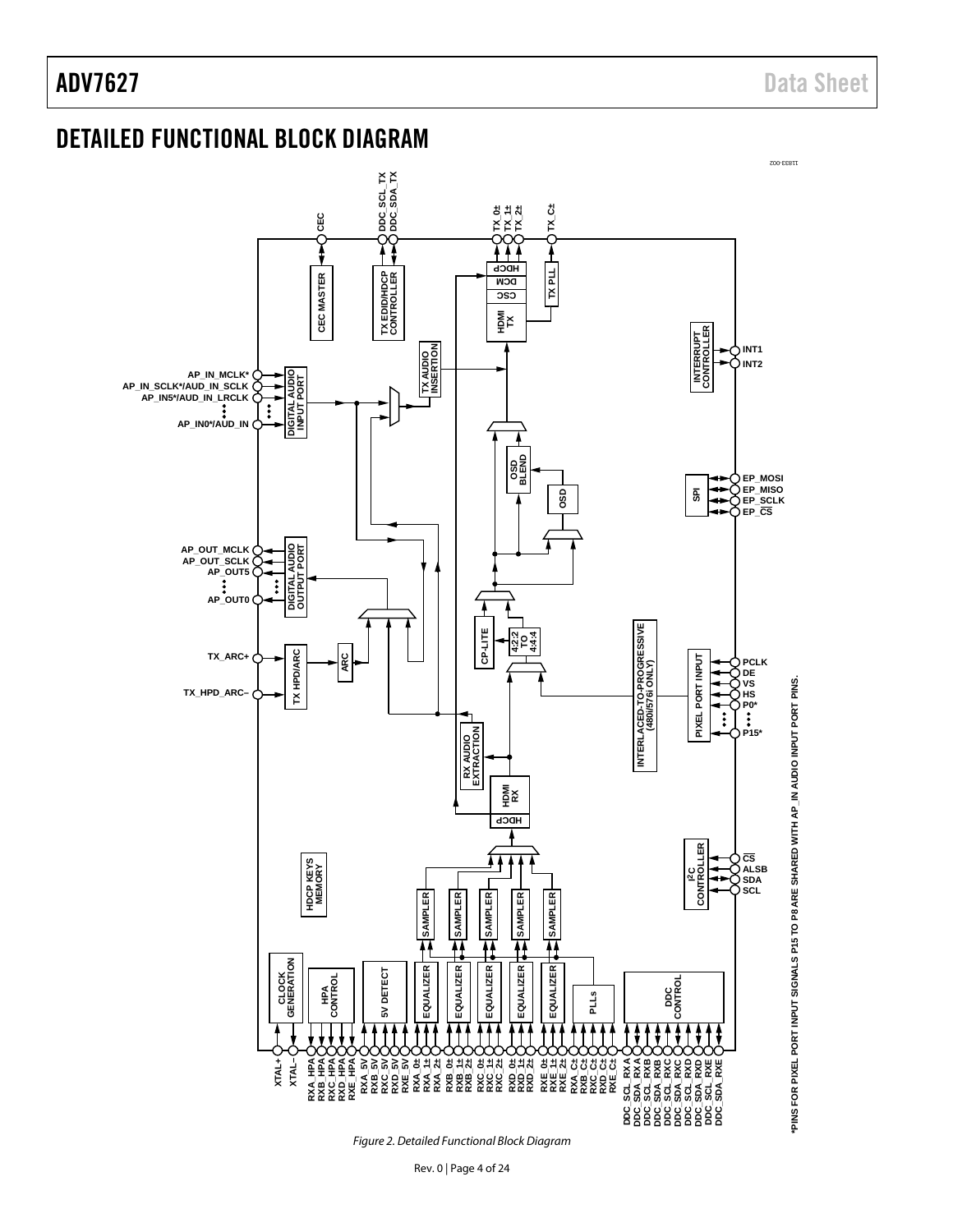# <span id="page-4-0"></span>**SPECIFICATIONS**

AVDD\_TX = 1.8 V  $\pm$  5%, CVDD = 1.8 V  $\pm$  5%, DVDD = 1.8 V  $\pm$  5%, DVDDIO = 3.3 V  $\pm$  5%, PVDD = 1.8 V  $\pm$  5%, PVDD\_TX = 1.8 V  $\pm$  5%, TVDD = 3.3 V  $\pm$  5%, T<sub>MIN</sub> to T<sub>MAX</sub> = 0°C to 70°C.

## <span id="page-4-1"></span>**DIGITAL, HDMI, AND AC SPECIFICATIONS**

| Table 1.                                    |                                        |                |     |        |             |
|---------------------------------------------|----------------------------------------|----------------|-----|--------|-------------|
| <b>Parameter</b>                            | <b>Test Conditions/Comments</b>        | Min            | Typ | Max    | <b>Unit</b> |
| <b>DIGITAL INPUTS</b>                       |                                        |                |     |        |             |
| Input High Voltage (V <sub>IH</sub> )       |                                        | $\overline{2}$ |     |        | V           |
| Input Low Voltage (VL)                      |                                        |                |     | 0.8    | V           |
| Input Leakage Current (I <sub>IN</sub> )    |                                        | $-60$          |     | $+60$  | μA          |
| Input Capacitance (C <sub>IN</sub> )        |                                        |                |     | 20     | pF          |
| DIGITAL INPUTS (5 V TOLERANT) <sup>1</sup>  |                                        |                |     |        |             |
| Input High Voltage (V <sub>IH</sub> )       |                                        | 2.85           |     |        | V           |
| Input Low Voltage (V <sub>IL</sub> )        |                                        |                |     | 0.8    | v           |
| Input Leakage Current (I <sub>IN</sub> )    | RXA_5V, RXB_5V, RXC_5V, RXD_5V, RXE_5V | $-450$         |     | $+450$ | μA          |
|                                             | All other 5 V tolerant digital inputs  | $-60$          |     | $+60$  | μA          |
| <b>DIGITAL OUTPUTS</b>                      |                                        |                |     |        |             |
| Output High Voltage (V <sub>OH</sub> )      |                                        | 2.4            |     |        | V           |
| Output Low Voltage (V <sub>OL</sub> )       |                                        |                |     | 0.4    | v           |
| High Impedance Leakage Current (ILEAK)      |                                        |                | 10  |        | μA          |
| Output Capacitance (C <sub>OUT</sub> )      |                                        |                |     | 20     | pF          |
| DIGITAL OUTPUTS (5 V TOLERANT) <sup>2</sup> |                                        |                |     |        |             |
| Output High Voltage (V <sub>OH</sub> )      |                                        | 4.85           |     |        | $\vee$      |
| Output Low Voltage (V <sub>OL</sub> )       |                                        |                |     | 0.4    | v           |
| <b>AC SPECIFICATIONS</b>                    |                                        |                |     |        |             |
| <b>TMDS Input Clock Range</b>               |                                        | 25             |     | 300    | <b>MHz</b>  |
| <b>TMDS Output Clock Frequency</b>          |                                        | 25             |     | 300    | <b>MHz</b>  |

<sup>1</sup> The following pins are 5 V tolerant inputs: DDC\_SCL\_RXA, DDC\_SDA\_RXA, DDC\_SCL\_RXB, DDC\_SDA\_RXB, DDC\_SCL\_RXC, DDC\_SDA\_RXC, DDC\_SCL\_RXD, DDC\_SDA\_RXD, DDC\_SCL\_RXE, DDC\_SDA\_RXE, RXA\_5V, RXB\_5V, RXC\_5V, RXD\_5V, RXE\_5V, CEC, DDC\_SCL\_TX, DDC\_SDA\_TX, TX\_HPD\_ARC−, and TX\_ARC+. <sup>2</sup> The following pins are 5 V tolerant outputs: RXA\_HPA, RXB\_HPA, RXC\_HPA, RXD\_HPA, and RXE\_HPA.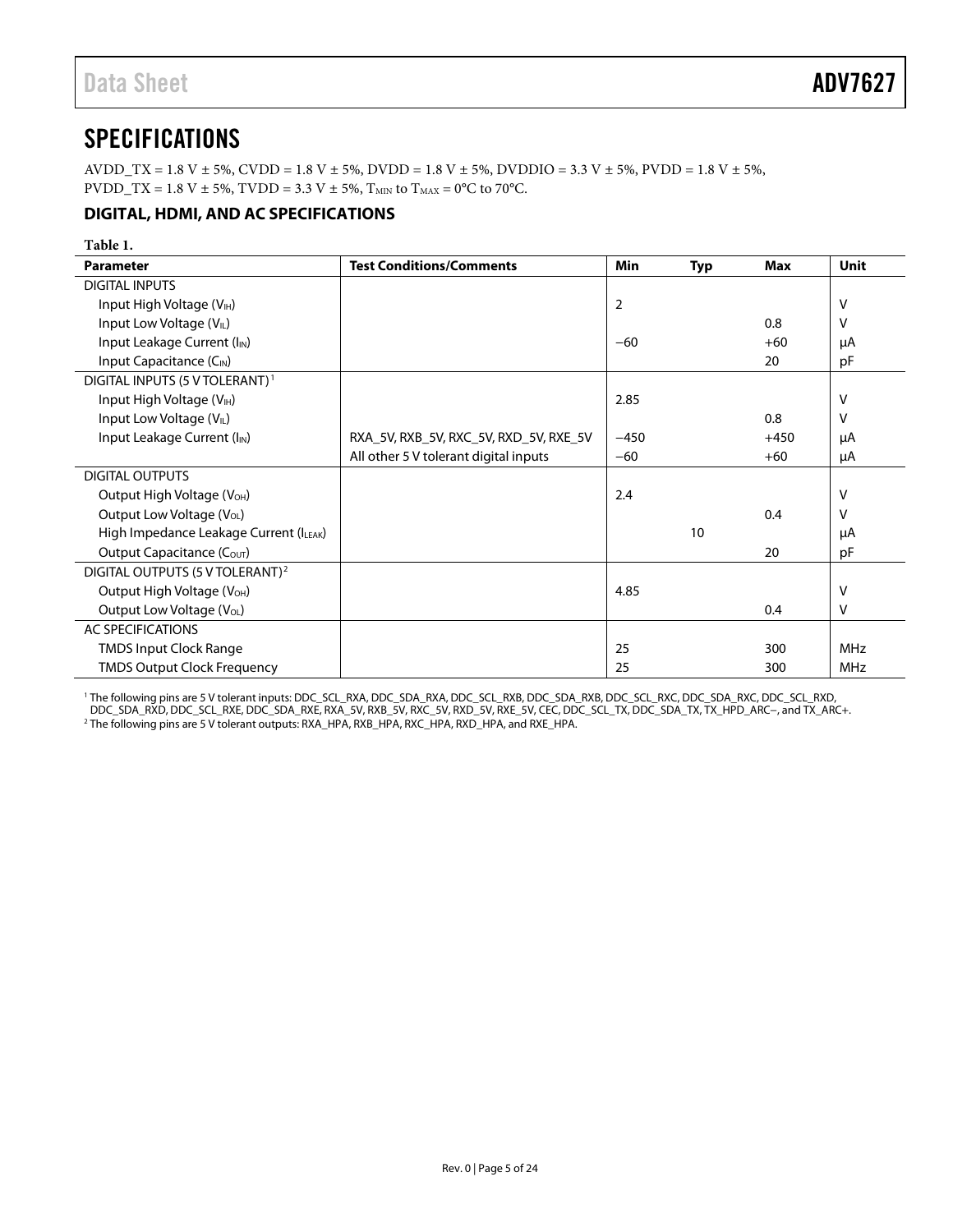# <span id="page-5-0"></span>**DATA AND I2 C TIMING CHARACTERISTICS**

## **Table 2.**

| <b>Parameter</b>                                         | Symbol              | <b>Test Conditions/Comments</b>                             | Min                | <b>Typ</b> | <b>Max</b>            | Unit            |
|----------------------------------------------------------|---------------------|-------------------------------------------------------------|--------------------|------------|-----------------------|-----------------|
| VIDEO SYSTEM CLOCK AND XTAL                              |                     |                                                             |                    |            |                       |                 |
| <b>Crystal Nominal Frequency</b>                         |                     |                                                             |                    | 27.0       |                       | MHz             |
| <b>Crystal Frequency Stability</b>                       |                     |                                                             |                    |            | ±50                   | ppm             |
| <b>External Clock Source</b>                             |                     | External crystal must operate<br>at 1.8 V                   |                    |            |                       |                 |
| Input High Voltage                                       | V <sub>IH</sub>     | XTAL driven with external<br>clock source                   | 1.2                |            |                       | $\vee$          |
| Input Low Voltage                                        | $V_{IL}$            | XTAL driven with external<br>clock source                   |                    |            | 0.4                   | V               |
| Pixel Port Input Clock Frequency<br>Range                |                     | Interlaced-to-progressive<br>converter not enabled          | 13.5               |            | 148.5                 | MHz             |
|                                                          |                     | Interlaced-to-progressive<br>converter enabled (480i, 576i) |                    |            | 13.5                  | <b>MHz</b>      |
| Serial Port EP_SCLK Frequency                            |                     |                                                             |                    |            | 27                    | <b>MHz</b>      |
| Audio SCLK Frequency                                     |                     |                                                             |                    |            | 49.152                | <b>MHz</b>      |
| Audio MCLK Frequency                                     |                     |                                                             |                    |            | 98.304                | <b>MHz</b>      |
| Audio DSD Clock Frequency                                |                     |                                                             |                    |            | 5.6448                | MHz             |
| <b>RESET FEATURE</b>                                     |                     |                                                             |                    |            |                       |                 |
| <b>Reset Pulse Width</b>                                 |                     |                                                             | 5                  |            |                       | ms              |
| I <sup>2</sup> C PORTS (FAST MODE)                       |                     |                                                             |                    |            |                       |                 |
| xCL Frequency <sup>1</sup>                               |                     |                                                             |                    |            | 400                   | kHz             |
| xCL Minimum Pulse Width High <sup>1</sup>                | $t_1$               |                                                             | 600                |            |                       | ns              |
| xCL Minimum Pulse Width Low <sup>1</sup>                 | t <sub>2</sub>      |                                                             | 1.3                |            |                       | μs              |
| <b>Start Condition Hold Time</b>                         | $t_3$               |                                                             | 600                |            |                       | ns              |
| <b>Start Condition Setup Time</b>                        | t <sub>4</sub>      |                                                             | 600                |            |                       | ns              |
| xDA Setup Time <sup>2</sup>                              | t <sub>5</sub>      |                                                             | 100                |            |                       | ns              |
| xCL and xDA Rise Time <sup>1,2</sup>                     | $t_6$               |                                                             |                    |            | 300                   | ns              |
| xCL and xDA Fall Time <sup>1,2</sup>                     | t <sub>7</sub>      |                                                             |                    |            | 300                   | ns              |
| Setup Time (Stop Condition)                              | $t_8$               |                                                             | 0.6                |            |                       | μs              |
| SERIAL PORT, MASTER MODE <sup>3, 4</sup>                 |                     | SPI Mode 0                                                  |                    |            |                       |                 |
| EP_CS Falling Edge to EP_SCLK                            | $t_9, t_{10}$       |                                                             | $1 \times EP$ SCLK |            | $1.5 \times EP$ SCLK  | ns              |
| Rising/Falling Edge                                      |                     |                                                             | periods            |            | periods               |                 |
| EP_SCLK Rising/Falling Edge                              | $t_{11}$ , $t_{12}$ |                                                             | $1 \times EP$ SCLK |            | $1.5 \times EP$ _SCLK | ns              |
| to EP_CS Rising Edge                                     |                     |                                                             | periods            |            | periods               |                 |
| EP_CS Pulse Width <sup>5</sup>                           | $t_{13}$            |                                                             | 1000               |            |                       | ns              |
| EP_SCLK High Time                                        | $t_{14}$            |                                                             | 40                 |            | 60                    | % duty<br>cycle |
| EP_SCLK Low Time                                         |                     |                                                             | 40                 |            | 60                    | % duty<br>cycle |
| EP_MOSI Start of Data Invalid<br>to EP_SCLK Falling Edge | $t_{15}$            |                                                             |                    |            | 0                     | ns              |
| EP_CS Start of Data Invalid to<br>EP_SCLK Falling Edge   | $t_{15}$            |                                                             |                    |            | 0                     | ns              |
| EP_SCLK Falling Edge to EP_MOSI<br>End of Data Invalid   | $t_{16}$            |                                                             |                    |            | 2.15                  | ns              |
| EP_SCLK Falling Edge to EP_CS<br>End of Data Invalid     | $t_{16}$            |                                                             |                    |            | 2.15                  | ns              |
| EP_MISO Setup Time                                       | $t_{17}$            | Valid regardless of the<br>EP_SCLK active edge used         | 7.5                |            |                       | ns              |
| EP_MISO Hold Time                                        | $t_{18}$            | Valid regardless of the<br>EP_SCLK active edge used         | 0                  |            |                       | ns              |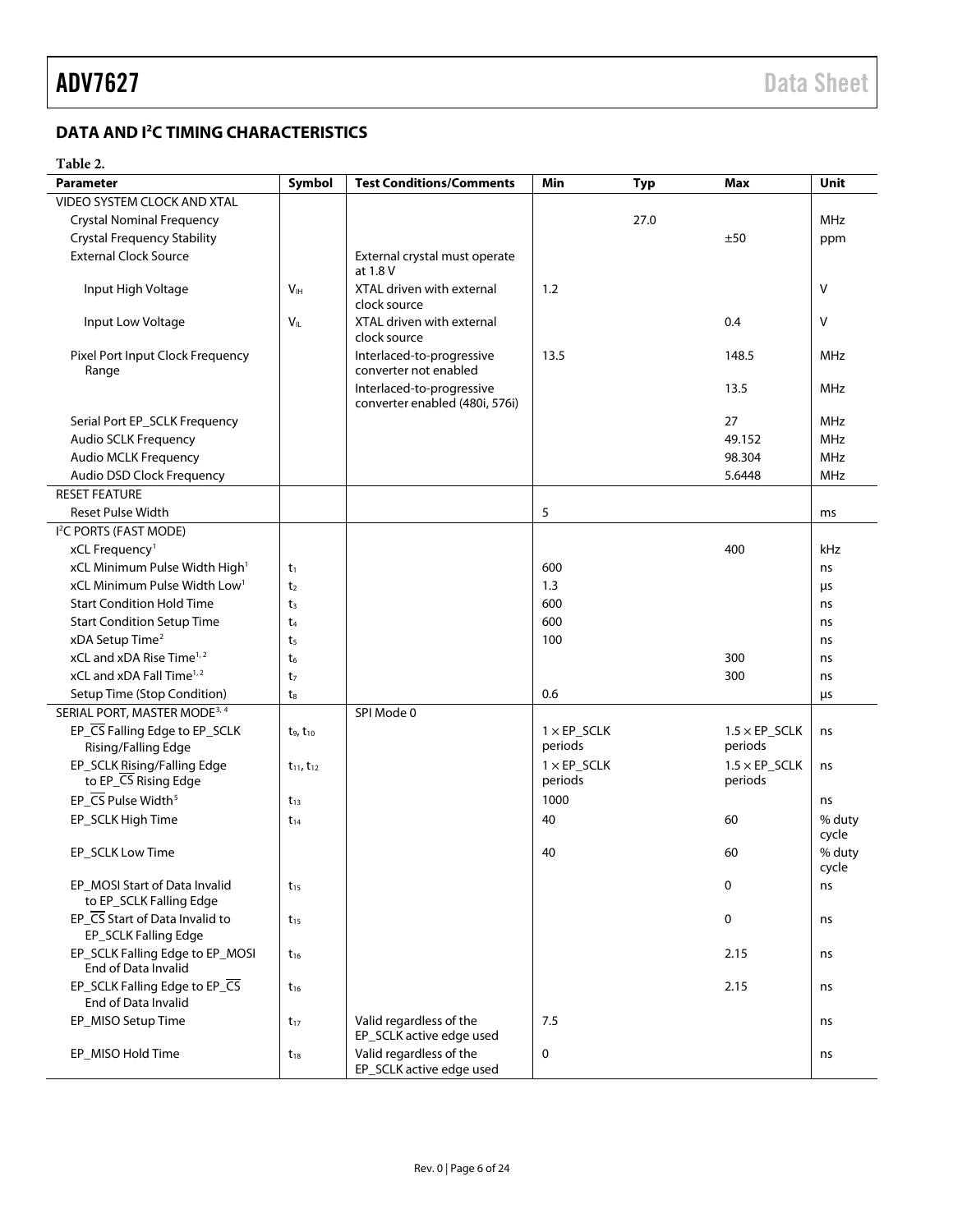| Parameter                                                | Symbol   | <b>Test Conditions/Comments</b>                       | Min | <b>Typ</b>            | Max | Unit                     |
|----------------------------------------------------------|----------|-------------------------------------------------------|-----|-----------------------|-----|--------------------------|
| SERIAL PORT, SLAVE MODE <sup>3, 4</sup>                  |          | SPI Mode 0                                            |     |                       |     |                          |
| EP_CS Falling Edge to EP_SCLK<br><b>Rising Edge</b>      | $t_{20}$ |                                                       | 10  |                       |     | ns                       |
| Final EP_SCLK Rising Edge to EP_CS<br><b>Rising Edge</b> | $t_{22}$ |                                                       | 10  |                       |     | ns                       |
| EP_CS Pulse Width <sup>5</sup>                           | $t_{23}$ |                                                       |     | $20 \times EP$ _SCLK  |     | ns                       |
| EP_SCLK High Time                                        | $t_{24}$ |                                                       | 45  | periods               | 55  | % duty                   |
| EP_SCLK Low Time                                         |          |                                                       | 45  |                       | 55  | cycle<br>% duty<br>cycle |
| EP_MOSI Setup Time                                       | $t_{25}$ |                                                       | 0.5 |                       |     | ns                       |
| EP_MOSI Hold Time                                        | $t_{26}$ |                                                       | 1.4 |                       |     | ns                       |
| EP_SCLK Falling Edge to EP_MISO<br>Start of Data Invalid | $t_{27}$ |                                                       | 5.5 |                       |     | ns                       |
| EP_SCLK Falling Edge to EP_MISO<br>End of Data Invalid   | $t_{28}$ |                                                       |     |                       | 9   | ns                       |
| VIDEO DATA AND CONTROL INPUTS                            |          |                                                       |     |                       |     |                          |
| PCLK High Time <sup>5</sup>                              | $t_{29}$ |                                                       |     | 0.45 to 0.55 $\times$ |     | % duty                   |
|                                                          |          |                                                       |     | PCLK period           |     | cycle                    |
| PCLK Low Time <sup>5</sup>                               |          |                                                       |     | 0.45 to 0.55 $\times$ |     | % duty                   |
| Pixel Port Input, Setup Time,<br>SDR and DDR Modes       | $t_{30}$ | Data latched on rising edge                           | 1.0 | PCLK period           |     | cycle<br>ns              |
| Pixel Port Input, Hold Time,<br>SDR and DDR Modes        | $t_{31}$ | Data latched on rising edge                           | 1.4 |                       |     | ns                       |
| Pixel Port Input, Setup Time,<br><b>DDR</b> Mode         | $t_{32}$ | Data latched on falling edge                          | 1.0 |                       |     | ns                       |
| Pixel Port Input, Hold Time,<br><b>DDR</b> Mode          | $t_{33}$ | Data latched on falling edge                          | 1.4 |                       |     | ns                       |
| AUDIO INPUT PORT, I <sup>2</sup> S INPUT                 |          |                                                       |     |                       |     |                          |
| AP_IN_SCLK High Time                                     | $t_{37}$ |                                                       | 45  |                       | 55  | % duty                   |
| AP_IN_SCLK Low Time                                      |          |                                                       | 45  |                       | 55  | cycle<br>% duty<br>cycle |
| AP_IN Data Setup Time                                    | $t_{38}$ |                                                       | 2.3 |                       |     | ns                       |
| AP_IN Data Hold Time                                     | $t_{39}$ |                                                       | 1.6 |                       |     | ns                       |
| AUD_IN_SCLK High Time                                    | $t_{37}$ |                                                       | 45  |                       | 55  | % duty                   |
|                                                          |          |                                                       |     |                       |     | cycle                    |
| AUD_IN_SCLK Low Time                                     |          |                                                       | 45  |                       | 55  | % duty<br>cycle          |
| AUD_IN Data Setup Time                                   | $t_{38}$ |                                                       | 1.0 |                       |     | ns                       |
| AUD_IN Data Hold Time                                    | $t_{39}$ |                                                       | 3.5 |                       |     | ns                       |
| AUDIO INPUT PORT, DSD INPUT                              |          |                                                       |     |                       |     |                          |
| AP_IN_SCLK High Time                                     | $t_{40}$ |                                                       | 45  |                       | 55  | % duty<br>cycle          |
| AP_IN_SCLK Low Time                                      |          |                                                       | 45  |                       | 55  | % duty<br>cycle          |
| AP_IN DSD Data Setup Time                                | $t_{41}$ |                                                       | 2.3 |                       |     | ns                       |
| AP_IN DSD Data Hold Time                                 | $t_{42}$ |                                                       | 1.6 |                       |     | ns                       |
| AUDIO OUTPUT PORT, I <sup>2</sup> S OUTPUT               |          |                                                       |     |                       |     |                          |
| AP_OUT_SCLK High Time                                    | $t_{46}$ |                                                       | 45  |                       | 55  | % duty<br>cycle          |
| AP_OUT_SCLK Low Time                                     |          |                                                       | 45  |                       | 55  | % duty<br>cycle          |
| AP_OUT LRCLK Transition Time                             | $t_{47}$ | Start of invalid LRCLK to falling<br>AP_OUT_SCLK edge |     |                       | 10  | ns                       |
| AP_OUT LRCLK Transition Time                             | $t_{48}$ | Falling AP_OUT_SCLK edge to<br>end of invalid LRCLK   |     |                       | 10  | ns                       |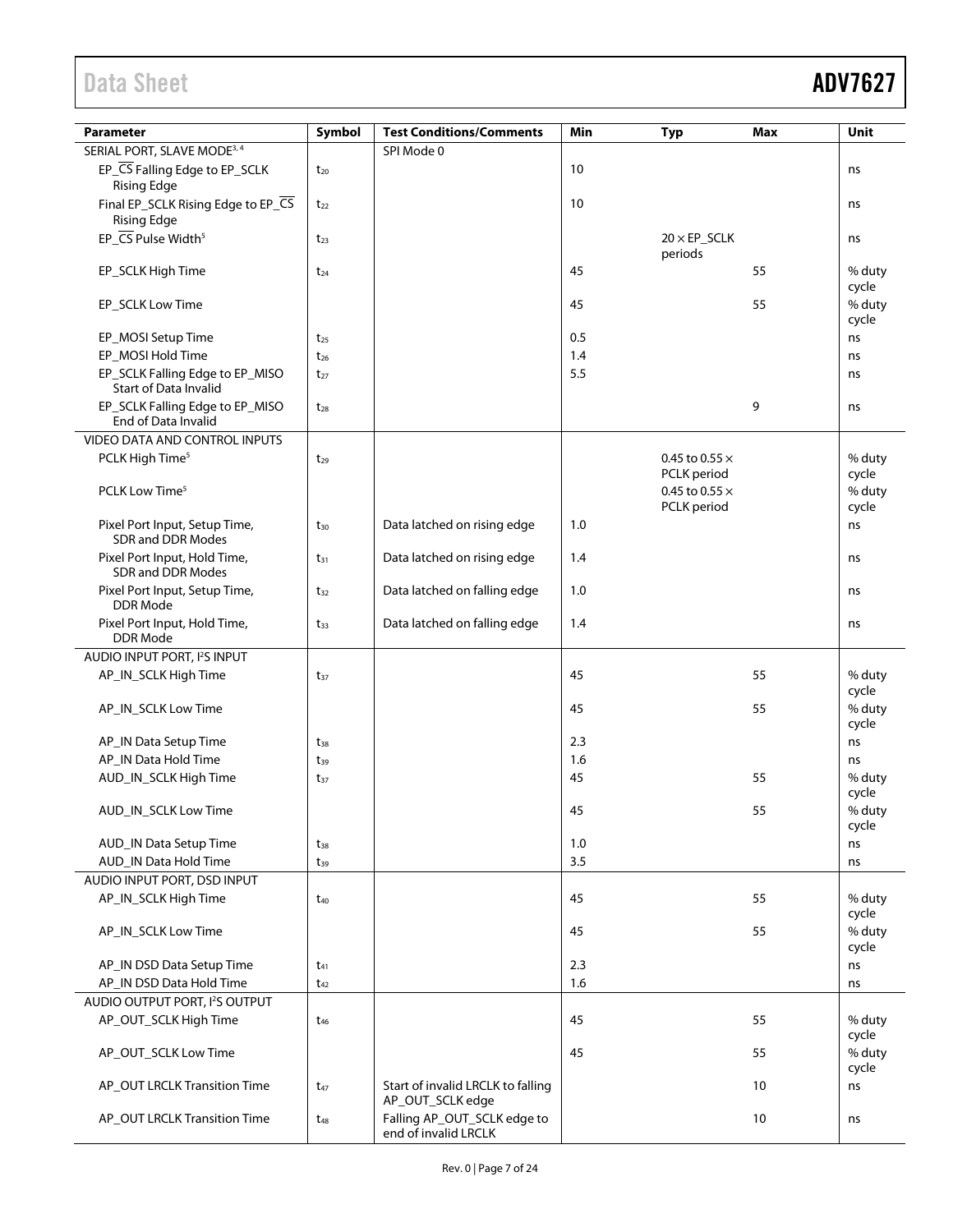<span id="page-7-0"></span>

| <b>Parameter</b>                | Symbol   | <b>Test Conditions/Comments</b>                      | Min | Typ | Max | Unit            |
|---------------------------------|----------|------------------------------------------------------|-----|-----|-----|-----------------|
| AP_OUT Data Transition Time     | $t_{49}$ | Start of invalid data to falling<br>AP OUT SCLK edge |     |     | 10  | ns              |
| AP OUT Data Transition Time     | $t_{50}$ | Falling AP_OUT_SCLK edge to<br>end of invalid data   |     |     | 10  | ns              |
| AUDIO OUTPUT PORT, DSD OUTPUT   |          |                                                      |     |     |     |                 |
| AP OUT SCLK High Time           | $t_{51}$ |                                                      | 45  |     | 55  | % duty<br>cycle |
| AP OUT SCLK Low Time            |          |                                                      | 45  |     | 55  | % duty<br>cycle |
| AP OUT DSD Data Transition Time | $t_{52}$ | Start of invalid data to falling<br>AP_OUT_SCLK edge |     |     | 10  | ns              |
| AP OUT DSD Data Transition Time | $t_{53}$ | Falling AP_OUT_SCLK edge to<br>end of invalid data   |     |     | 10  | ns              |

<sup>1</sup> xCL refers to SCL, DDC\_SCL\_RXA, DDC\_SCL\_RXB, DDC\_SCL\_RXC, DDC\_SCL\_RXD, and DDC\_SCL\_RXE.

<sup>2</sup> xDA refers to SDA, DDC\_SDA\_RXA, DDC\_SDA\_RXB, DDC\_SDA\_RXC, DDC\_SDA\_RXD, and DDC\_SDA\_RXE.

<sup>3</sup> SPI Mode 0 only.

<sup>4</sup> All serial port measurements are for CPHA = 0, CPOL = 0 (clock is low in idle state; negative edge of clock is used to transmit data and positive edge is used to sample data). <sup>5</sup> Measurements guaranteed by design only.

### *Timing Diagrams*



*Figure 3. I2 C Timing*



*Figure 4. Detailed SPI Master Timing Diagram (SPI Mode 0, CPOL = CPHA = 0)*



*Figure 5. SPI Master Mode Timing (SPI Mode 0)*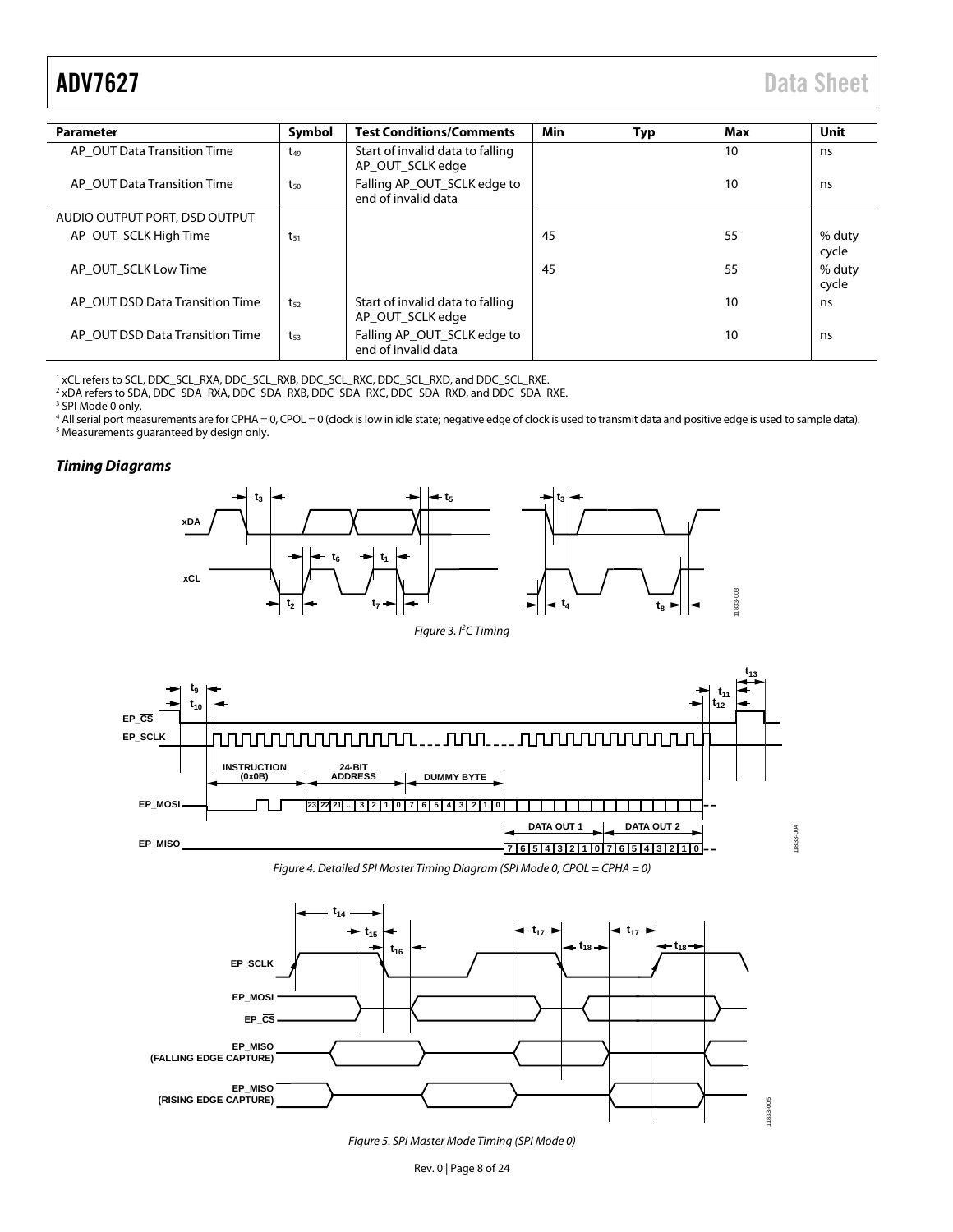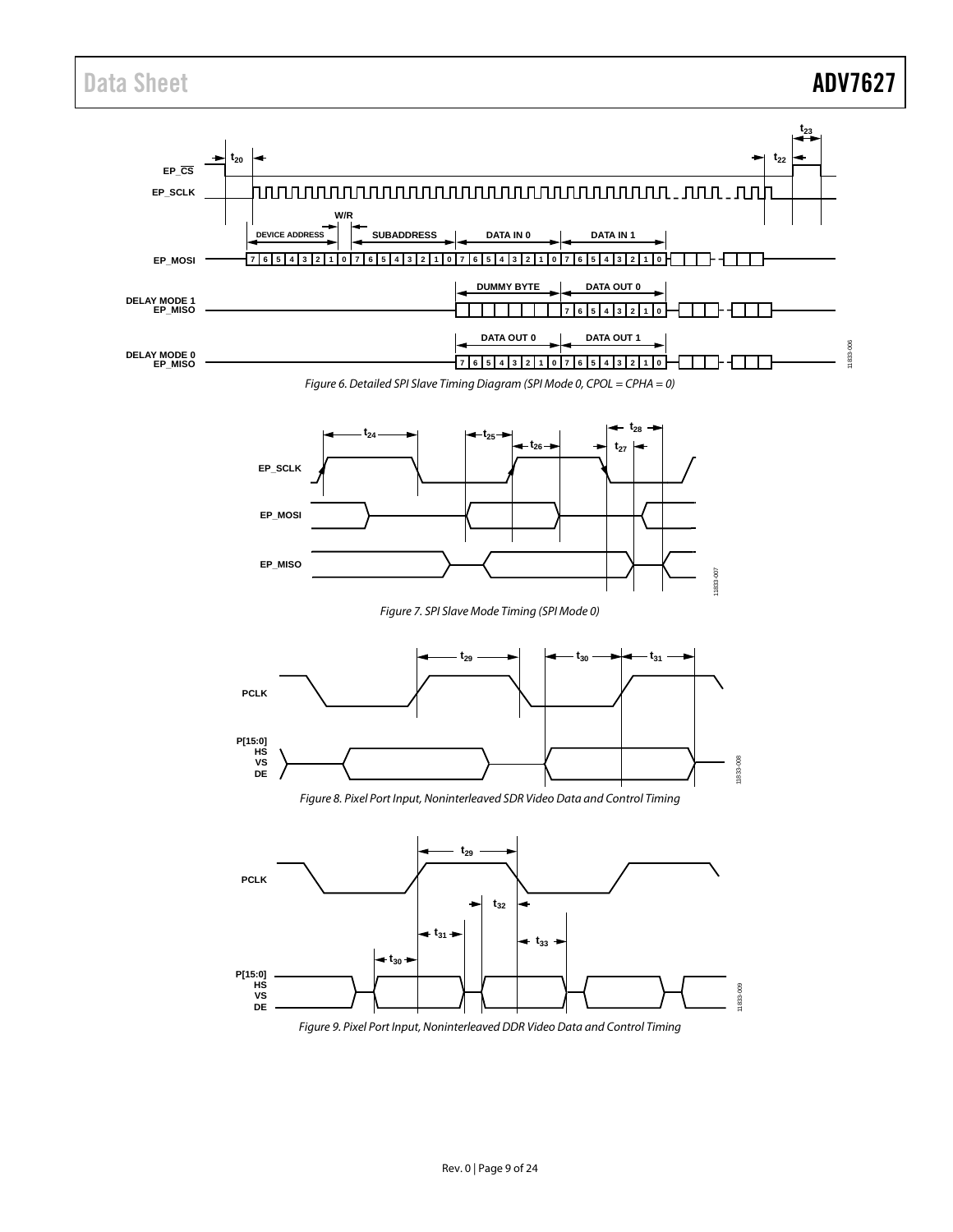# ADV7627 Data Sheet

11833-012

11833-012



### **AUDIO INPUT PORTS I2S SIGNAL ASSIGNMENT**

| <b>INPUT PORT</b> | <b>SCLK</b> | <b>I2S[3:0]</b>    |            |
|-------------------|-------------|--------------------|------------|
| AUD IN            | AUD IN SCLK | AUD IN (I2S0 ONLY) |            |
| AP IN             | AP IN SCLK  | AP IN5             | AP IN[4:1] |

**NOTES**

**1. AUD\_IN PORT NOT AVAILABLE WHEN AP\_IN PORT USED. 2. AP\_IN PORT NOT AVAILABLE WHEN PIXEL PORT INPUT USED.**

*Figure 10. I2 S Input Timing*







*Figure 12. I 2 S Standard Audio, 16-Bit Samples Only*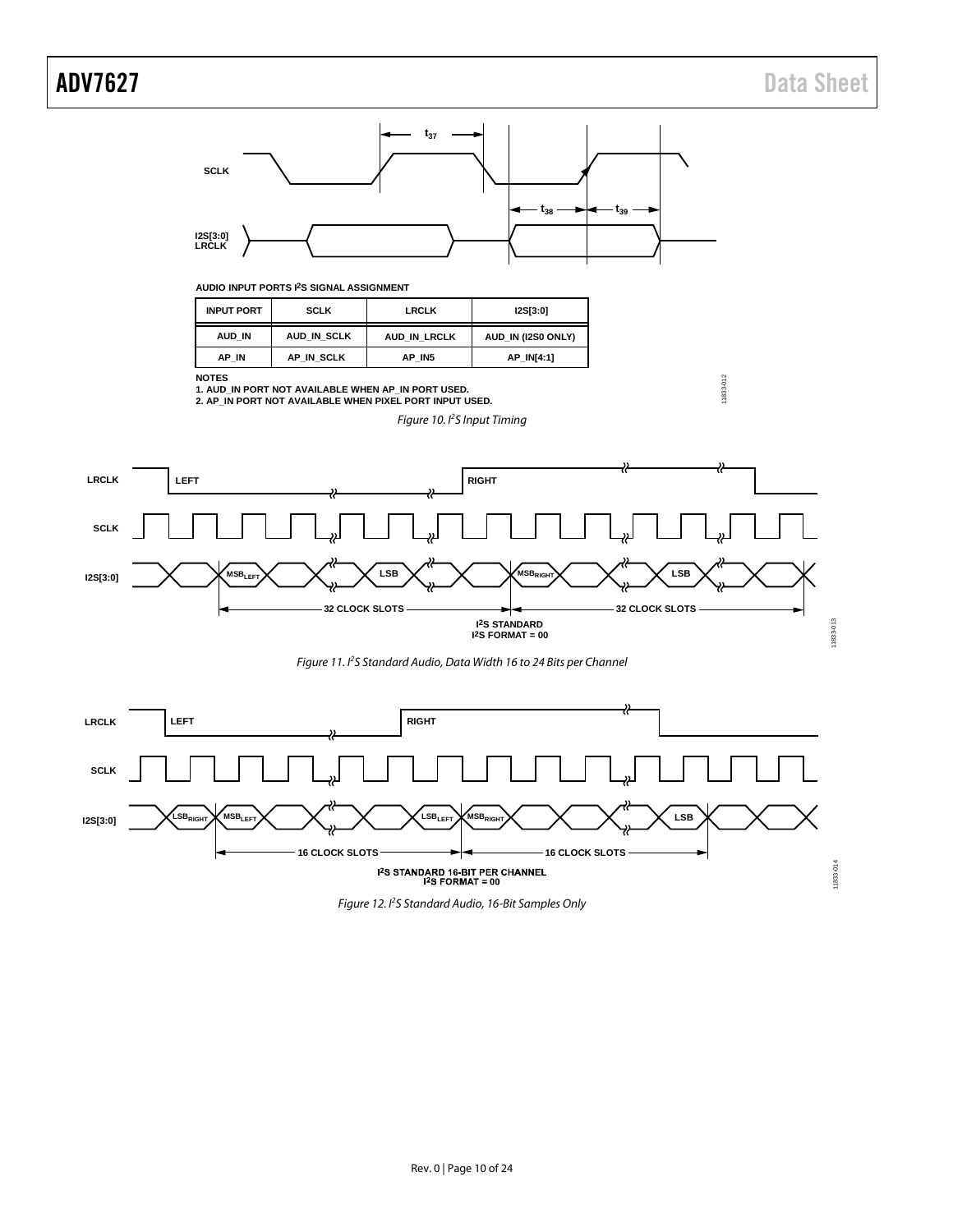

*Figure 16. DSD Input Timing*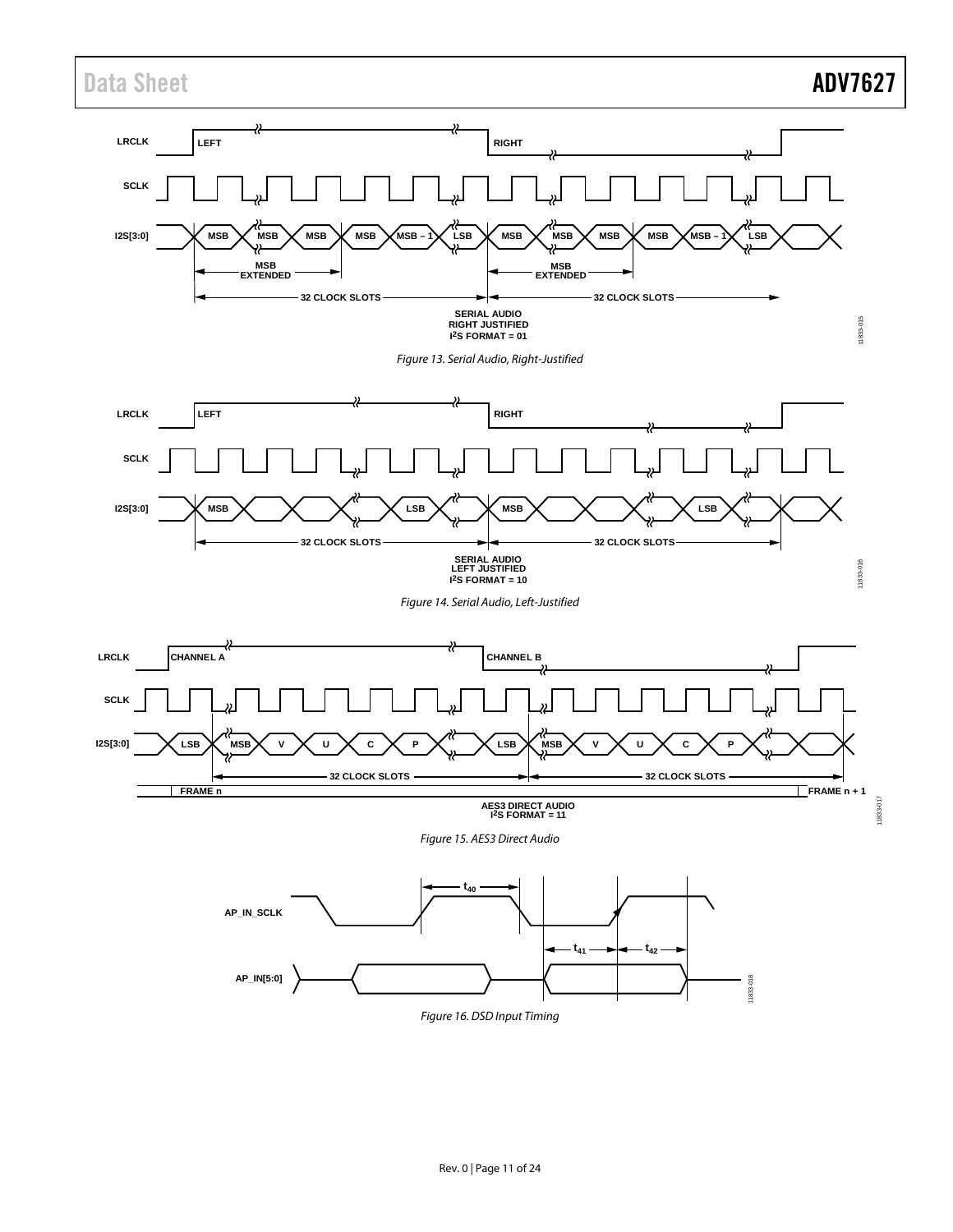11833-020

11833-020



**NOTES 1. LRCLK IS A SIGNAL ACCESSIBLE VIA AP\_OUT5. 2. I2Sx ARE SIGNALS ACCESSIBLE VIA AP\_OUT1 TO AP\_OUT4.**

*Figure 17. I2 S Output Timing*



## <span id="page-11-0"></span>**POWER SPECIFICATIONS**

**Table 3.** 

| <b>Parameter</b>                             | Symbol                   | Min  | <b>Typ</b> | Max  | <b>Unit</b> |
|----------------------------------------------|--------------------------|------|------------|------|-------------|
| <b>POWER SUPPLIES</b>                        |                          |      |            |      |             |
| <b>HDMI Tx Analog Power Supply</b>           | AVDD TX                  | 1.71 | 1.8        | 1.89 | v           |
| <b>Comparator Power Supply</b>               | <b>CVDD</b>              | 1.71 | 1.8        | 1.89 | V           |
| Digital Power Supply                         | <b>DVDD</b>              | 1.71 | 1.8        | 1.89 | V           |
| Digital I/O Power Supply                     | <b>DVDDIO</b>            | 3.14 | 3.3        | 3.46 | V           |
| PLL Power Supply                             | <b>PVDD</b>              | 1.71 | 1.8        | 1.89 | v           |
| <b>HDMI Tx PLL Power Supply</b>              | PVDD TX                  | 1.71 | 1.8        | 1.89 | ٧           |
| <b>Termination Power Supply</b>              | <b>TVDD</b>              | 3.14 | 3.3        | 3.46 | v           |
| CURRENT CONSUMPTION—MUX MODE <sup>1, 2</sup> |                          |      |            |      |             |
| <b>HDMI Tx Analog Power Supply</b>           | AVDD_TX                  |      | 24         |      | mA          |
| <b>Comparator Power Supply</b>               | <b>I</b> CVDD            |      | 96.5       |      | mA          |
| Digital Core Power Supply                    | <b>I</b> <sub>DVDD</sub> |      | 173        |      | mA          |
| Digital I/O Power Supply                     | <b>I</b> DVDDIO          |      | 1.5        |      | mA          |
| PLL Power Supply                             | <b>IPVDD</b>             |      | 34         |      | mA          |
| <b>HDMI Tx PLL Power Supply</b>              | PVDD_TX                  |      | 70         |      | mA          |
| <b>Termination Power Supply</b>              | <b>TVDD</b>              |      | 113        |      | mA          |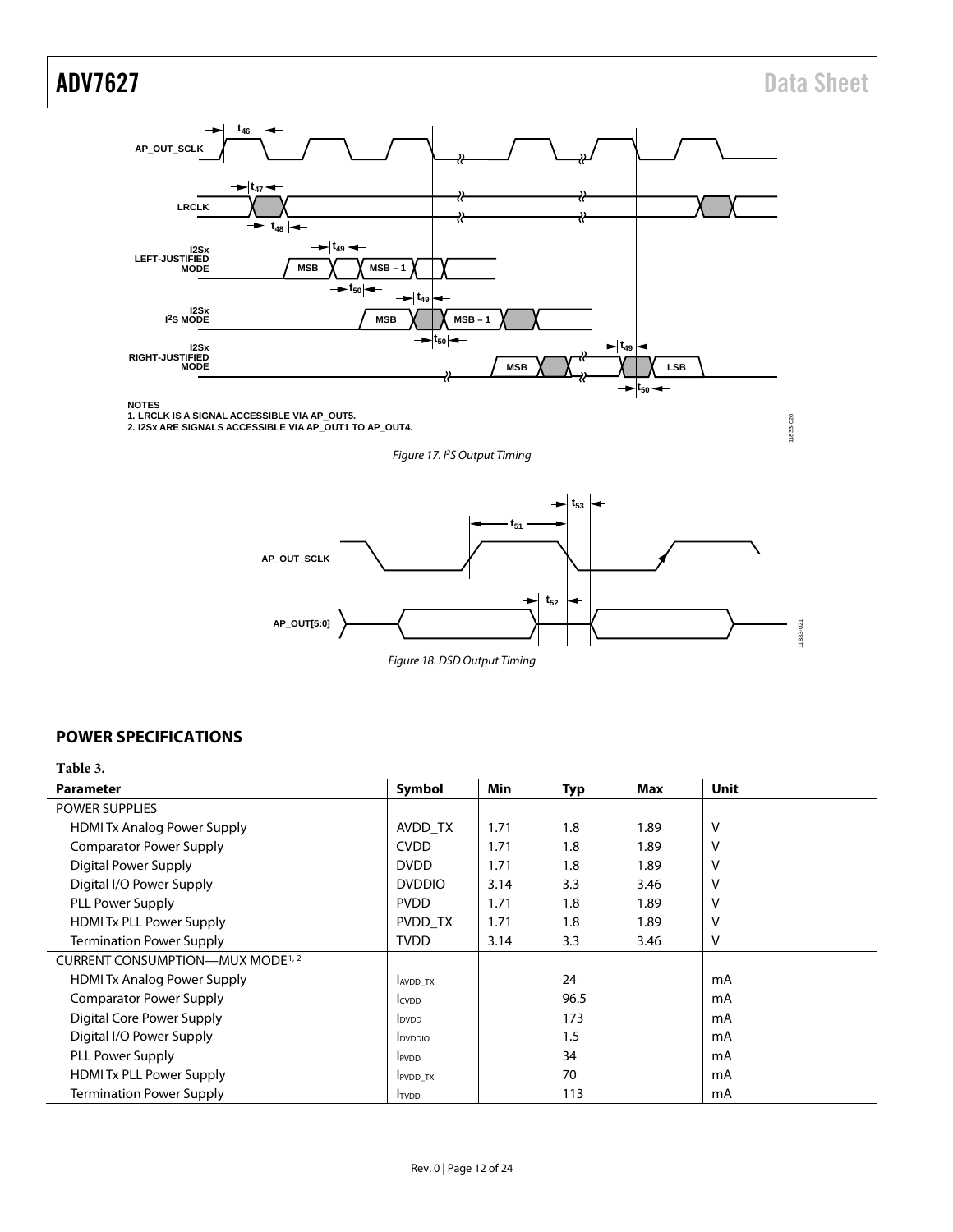<span id="page-12-0"></span>

| <b>Parameter</b>                                                             | Symbol                              | Min | <b>Typ</b> | <b>Max</b> | Unit |
|------------------------------------------------------------------------------|-------------------------------------|-----|------------|------------|------|
| CURRENT CONSUMPTION—AUDIO INSERT MODE <sup>1, 3</sup>                        |                                     |     |            |            |      |
| <b>HDMI Tx Analog Power Supply</b>                                           | <b>AVDD TX</b>                      |     | 26         |            | mA   |
| <b>Comparator Power Supply</b>                                               | <b>I</b> CVDD                       |     | 184        |            | mA   |
| <b>Digital Core Power Supply</b>                                             | <b>I</b> <sub>DVDD</sub>            |     | 216        |            | mA   |
| Digital I/O Power Supply                                                     | lpyppio                             |     | 0.05       |            | mA   |
| PLL Power Supply                                                             | <b>PVDD</b>                         |     | 64.1       |            | mA   |
| <b>HDMI Tx PLL Power Supply</b>                                              | <b>IPVDD TX</b>                     |     | 71         |            | mA   |
| <b>Termination Power Supply</b>                                              | <b>TVDD</b>                         |     | 116        |            | mA   |
| CURRENT CONSUMPTION-POWER-DOWN MODE 01, 4                                    |                                     |     |            |            |      |
| <b>HDMI Tx Analog Power Supply</b>                                           | <b>AVDD TX</b>                      |     | 1.30       |            | mA   |
| <b>Comparator Power Supply</b>                                               | <b>I</b> CVDD                       |     | 0.84       |            | mA   |
| <b>Digital Core Power Supply</b>                                             | <b>I</b> <sub>DVDD</sub>            |     | 0.25       |            | mA   |
| Digital I/O Power Supply                                                     | lpyppio                             |     | 0.21       |            | mA   |
| PLL Power Supply                                                             | PVDD                                |     | 0.02       |            | mA   |
| <b>HDMI Tx PLL Power Supply</b>                                              | <b>IPVDD TX</b>                     |     | 0.10       |            | mA   |
| <b>Termination Power Supply</b>                                              | <b>ITVDD</b>                        |     | 0.14       |            | mA   |
| CURRENT CONSUMPTION-POWER-DOWN MODE 1 <sup>1, 5</sup>                        |                                     |     |            |            |      |
| <b>HDMI Tx Analog Power Supply</b>                                           | <b>AVDD TX</b>                      |     | 1.90       |            | mA   |
| <b>Comparator Power Supply</b>                                               | ICVDD                               |     | 0.84       |            | mA   |
| <b>Digital Core Power Supply</b>                                             | <b>I</b> <sub>DVDD</sub>            |     | 0.95       |            | mA   |
| Digital I/O Power Supply                                                     | <b>I</b> DVDDIO                     |     | 0.21       |            | mA   |
| PLL Power Supply                                                             | <b>IPVDD</b>                        |     | 0.02       |            | mA   |
| <b>HDMI Tx PLL Power Supply</b>                                              | IPVDD_TX                            |     | 0.10       |            | mA   |
| <b>Termination Power Supply</b>                                              | <b>ITVDD</b>                        |     | 0.14       |            | mA   |
| <b>CURRENT CONSUMPTION-EXAMPLE MAXIMUM</b><br>OPERATING MODE <sup>1, 6</sup> |                                     |     |            |            |      |
| <b>HDMI Tx Analog Power Supply</b>                                           | AVDD TX                             |     |            | 31.00      | mA   |
| <b>Comparator Power Supply</b>                                               | <i>c</i> <sub>v</sub> <sub>DD</sub> |     |            | 213.00     | mA   |
| <b>Digital Core Power Supply</b>                                             | <b>L</b> <sub>DVDD</sub>            |     |            | 255.00     | mA   |
| Digital I/O Power Supply                                                     | <b>L</b> <sub>DVDDIO</sub>          |     |            | 0.20       | mA   |
| PLL Power Supply                                                             | <b>IPVDD</b>                        |     |            | 75.00      | mA   |
| <b>HDMI Tx PLL Power Supply</b>                                              | <b>IPVDD TX</b>                     |     |            | 82.00      | mA   |
| <b>Termination Power Supply</b>                                              | <b>ITVDD</b>                        |     |            | 127.00     | mA   |

<sup>1</sup> Data recorded during lab characterization. Typical current consumption values are recorded with nominal voltage supply levels and at room temperature.

<sup>2</sup> [ADV7627](http://www.analog.com/ADV7627?doc=ADV7627.pdf) configured in mux mode with one active HDMI Rx input and the HDMI Tx output in use. 4k × 2k at 30 Hz video format with pseudo random test pattern applied to the active HDMI Rx input port. HDMI Rx termination closed on the active HDMI Rx input port and open on the unused HDMI Rx input ports. HDMI Tx source termination enabled.

<sup>3</sup> [ADV7627](http://www.analog.com/ADV7627?doc=ADV7627.pdf) configured in audio insert mode with one active HDMI Rx input and the HDMI Tx output in use. Audio inserted on HDMI Tx output from the AP\_IN input port. HBR audio used. No audio extraction. 4k × 2k at 30 Hz video format with pseudo random test pattern applied to the active HDMI Rx input port. HDMI Rx port termination closed on the active HDMI Rx input port and open on the unused HDMI Rx input ports. HDMI Tx source termination enabled. OSD not enabled.

<sup>4</sup> [ADV7627](http://www.analog.com/ADV7627?doc=ADV7627.pdf) configured in Power-Down Mode 0. In Power-Down Mode 0, all blocks are powered down except for the I<sup>2</sup>C slave.

<sup>5</sup> [ADV7627](http://www.analog.com/ADV7627?doc=ADV7627.pdf) configured in Power-Down Mode 1. In Power-Down Mode 1, all blocks are powered down except for the I<sup>2</sup>C slave and the CEC (to monitor wake-up interrupts).

<sup>6</sup> [ADV7627](http://www.analog.com/ADV7627?doc=ADV7627.pdf) configured in an example maximum operating mode with one active HDMI Rx input and the HDMI Tx output in use. HBR audio from the active HDMI Rx input inserted on the HDMI Tx output. No audio extraction. 4k × 2k at 30 Hz video format with pseudo random test pattern applied to the active HDMI Rx input port. HDMI Rx port termination closed on the active HDMI Rx input port and open on the unused HDMI Rx input ports. HDMI Tx source termination enabled. OSD not enabled. Maximum current consumption values recorded with maximum power supply levels at device maximum operating temperature.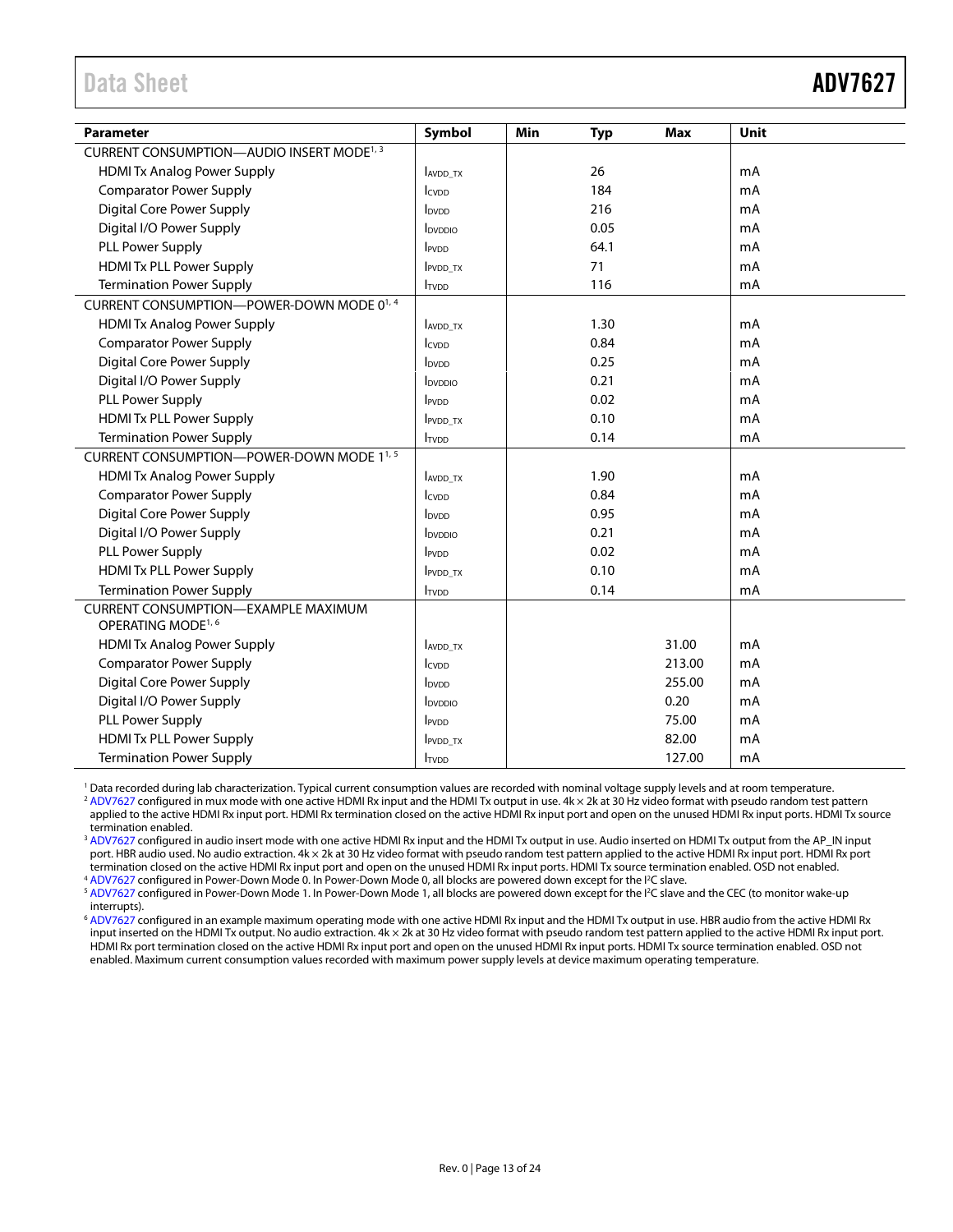# <span id="page-13-0"></span>ABSOLUTE MAXIMUM RATINGS

### **Table 4.**

| Parameter                                           | Rating                                                      |
|-----------------------------------------------------|-------------------------------------------------------------|
| AVDD TX to GND                                      | 2.2V                                                        |
| CVDD to GND                                         | 2.2V                                                        |
| DVDD to GND                                         | 2.2V                                                        |
| PVDD to GND                                         | 2.2V                                                        |
| PVDD TX to GND                                      | 2.2V                                                        |
| DVDDIO to GND                                       | 4.0 V                                                       |
| <b>TVDD to GND</b>                                  | 4.0V                                                        |
| Digital Inputs Voltage to GND                       | $GND - 0.3 V$ to DVDDIO + 0.3 V<br>up to a maximum of 4.0 V |
| 5 V Tolerant Digital Inputs<br>to $GND1$            | 5.5V                                                        |
| Digital Outputs Voltage to GND                      | $GND - 0.3 V$ to DVDDIO + 0.3 V<br>up to a maximum of 4.0 V |
| XTAL+, XTAL- Pins                                   | $-0.3$ V to PVDD $+0.3$ V                                   |
| <b>Maximum Junction Temperature</b><br>$(T_{JMAX})$ | $125^{\circ}$ C                                             |
| Storage Temperature Range                           | $-65^{\circ}$ C to $+150^{\circ}$ C                         |
| Infrared Reflow, Soldering<br>(20 sec)              | 260°C                                                       |

<sup>1</sup> The following inputs are 5 V tolerant: DDC\_SCL\_RXA, DDC\_SDA\_RXA, DDC\_ SCL\_RXB, DDC\_SDA\_RXB, DDC\_SCL\_RXC, DDC\_SDA\_RXC, DDC\_SCL\_RXD, DDC\_SDA\_RXD, DDC\_SCL\_RXE, DDC\_SDA\_RXE, RXA\_5V, RXB\_5V, RXC\_5V, RXD\_5V, RXE\_5V, CEC, DDC\_SCL\_TX, DDC\_SDA\_TX, TX\_HPD\_ARC−, and TX\_ARC+.

Stresses above those listed under Absolute Maximum Ratings may cause permanent damage to the device. This is a stress rating only; functional operation of the device at these or any other conditions above those indicated in the operational section of this specification is not implied. Exposure to absolute maximum rating conditions for extended periods may affect device reliability.

## <span id="page-13-1"></span>**PACKAGE THERMAL PERFORMANCE**

To reduce power consumption when using the [ADV7627,](http://www.analog.com/ADV7627?doc=ADV7627.pdf) the user is advised to turn off unused sections of the device.

Due to printed circuit board (PCB) metal variation and, therefore, variation in PCB heat conductivity, the value of  $\theta_{JA}$ may differ for various PCBs. The most efficient measurement solution is obtained using the package surface temperature to estimate the die temperature because this solution eliminates the variance associated with the  $\theta_{IA}$  value.

The maximum junction temperature  $(T_{JMAX})$  of 125°C must not be exceeded. The following equation calculates the junction temperature using the measured package surface temperature and applies only when no heat sink is used on the device under test (DUT):

 $T_J = T_S + (\Psi_{JT} \times W_{TOTAL})$ 

where:

 $T<sub>S</sub>$  is the package surface temperature ( $°C$ ). *ΨJT* = 0.41°C/W for the 260-ball CSP\_BGA (based on 2s2p test board defined in the JEDEC specification).

 $W_{\text{TOTAL}} = ((PVDD \times I_{\text{PVDD}}) + (PVDD\_TX \times I_{\text{PVDD\_TX}}) +$  $(TVDD \times I_{TVDD}) + (CVDD \times I_{CVDD}) + (AVDD_TX \times I_{TVDD})$  $I_{AVDD_TX}$ ) + ( $D VDD \times I_{DVDD}$ ) + ( $D VDDIO \times I_{DVDDIO}$ ))

Note that this calculation assumes a configuration of one active HDMI Rx input and one active HDMI Tx output, where termination is open on the unused Rx input ports.

### <span id="page-13-2"></span>**ESD CAUTION**



ESD (electrostatic discharge) sensitive device. Charged devices and circuit boards can discharge without detection. Although this product features patented or proprietary protection circuitry, damage may occur on devices subjected to high energy ESD. Therefore, proper ESD precautions should be taken to avoid performance degradation or loss of functionality.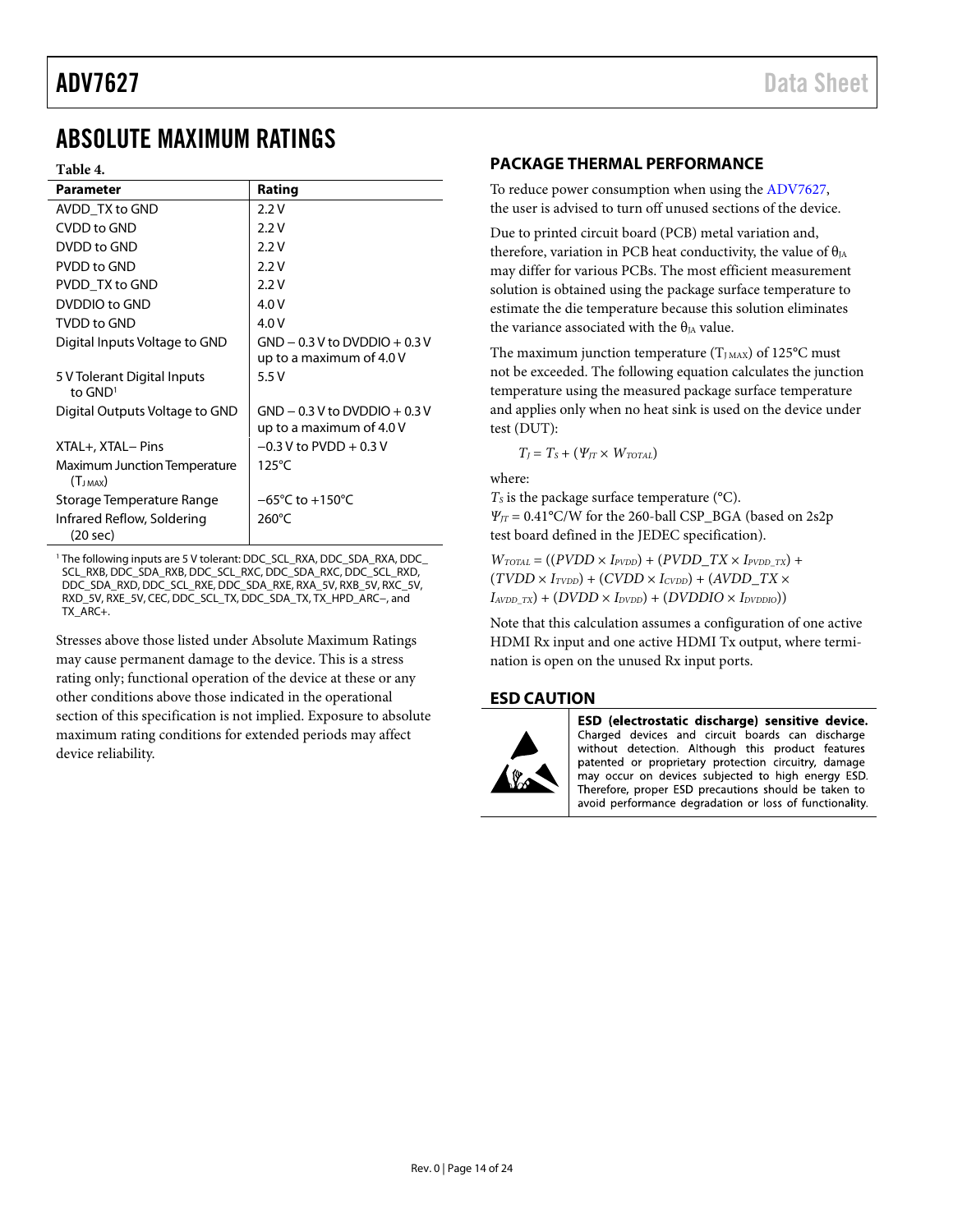# <span id="page-14-0"></span>PIN CONFIGURATION AND FUNCTION DESCRIPTIONS

| A  | <b>GND</b>            | <b>RXA_2+</b>           | <b>RXA_1+</b>         | <b>RXA_0+</b>          | RXA_C+           | <b>CVDD</b>    | <b>RXB_2+</b> | <b>RXB_1+</b> | <b>RXB_0+</b>        | RXB_C+                                        | <b>CVDD</b>     | <b>RXC_2+</b> | <b>RXC_1+</b>         | <b>RXC_0+</b>           | RXC_C+                       | <b>CVDD</b>                | RXC_5V                       | <b>GND</b>    |
|----|-----------------------|-------------------------|-----------------------|------------------------|------------------|----------------|---------------|---------------|----------------------|-----------------------------------------------|-----------------|---------------|-----------------------|-------------------------|------------------------------|----------------------------|------------------------------|---------------|
| в  | <b>GND</b>            | <b>RXA_2-</b>           | <b>RXA_1-</b>         | <b>RXA_0-</b>          | RXA_C-           | <b>CVDD</b>    | <b>RXB_2-</b> | $RXB_1$ -     | <b>RXB_0-</b>        | RXB_C-                                        | <b>CVDD</b>     | <b>RXC_2-</b> | <b>RXC_1-</b>         | <b>RXC_0-</b>           | RXC_C-                       | <b>CVDD</b>                | <b>RXC_HPA</b>               | <b>GND</b>    |
| c  | <b>GND</b>            | <b>CVDD</b>             | <b>CVDD</b>           | <b>TVDD</b>            | <b>TVDD</b>      | <b>GND</b>     | <b>GND</b>    | <b>TVDD</b>   | <b>TVDD</b>          | <b>GND</b>                                    | <b>GND</b>      | <b>TVDD</b>   | <b>TVDD</b>           | <b>GND</b>              | <b>GND</b>                   | <b>CVDD</b>                | <b>GND</b>                   | <b>GND</b>    |
| D  | INT <sub>1</sub>      | INT <sub>2</sub>        | <b>SCL</b>            | <b>SDA</b>             | $\bar{c}\bar{s}$ | RXA_5V         | RXA_HPA       | <b>DDC</b>    | <b>DDC</b>           | <b>DDC</b><br>SCL_RXA SDA_RXA SCL_RXB SDA_RXB | <b>DDC</b>      | RXB_HPA       | RXB_5V                | <b>DDC</b><br>SDA_RXC   | <b>DDC</b><br><b>SCL_RXC</b> | <b>TVDD</b>                | <b>RXD 2-</b>                | <b>RXD 2+</b> |
| Е  | <b>NC</b>             | <b>NC</b>               | <b>ALSB</b>           | <b>RESET</b>           |                  |                |               |               |                      |                                               |                 |               |                       |                         | RXD_5V                       | <b>TVDD</b>                | <b>RXD_1-</b>                | <b>RXD_1+</b> |
| F  | <b>NC</b>             | <b>NC</b>               |                       | AP_OUT0 AP_OUT1        |                  |                |               |               |                      |                                               |                 |               |                       |                         | <b>RXD HPA</b>               | <b>GND</b>                 | RXD <sub>0</sub> -           | <b>RXD 0+</b> |
| G  | <b>NC</b>             | <b>NC</b>               |                       | AP_OUT2 AP_OUT3        |                  |                | <b>DVDD</b>   | <b>DVDD</b>   | <b>DVDD</b>          | <b>DVDD</b>                                   | <b>DVDD</b>     | TEST5         |                       |                         | <b>DDC</b><br><b>SCL_RXD</b> | <b>GND</b>                 | RXD_C-                       | RXD_C+        |
| н  | <b>NC</b>             | <b>NC</b>               |                       | AP_OUT4 AP_OUT5        |                  |                | <b>DVDDIO</b> | GND           | <b>GND</b>           | <b>GND</b>                                    | <b>GND</b>      | <b>GND</b>    |                       |                         | <b>DDC</b><br><b>SDA_RXD</b> | <b>GND</b>                 | <b>CVDD</b>                  | <b>CVDD</b>   |
| J  | AP OUT<br><b>MCLK</b> | AP OUT<br><b>SCLK</b>   | TEST6                 | TEST7                  |                  |                | <b>DVDDIO</b> | <b>GND</b>    | <b>GND</b>           | <b>GND</b>                                    | <b>GND</b>      | <b>GND</b>    |                       |                         | <b>DDC</b><br><b>SCL_RXE</b> | <b>TVDD</b>                | <b>RXE_2-</b>                | <b>RXE_2+</b> |
| κ  | <b>GND</b>            | <b>GND</b>              | TEST8                 | AUD_IN                 |                  |                | <b>GND</b>    | <b>GND</b>    | <b>GND</b>           | <b>GND</b>                                    | <b>GND</b>      | <b>GND</b>    |                       |                         | DDC<br><b>SDA_RXE</b>        | <b>TVDD</b>                | <b>RXE_1-</b>                | <b>RXE_1+</b> |
| L. | XTAL+                 | XTAL-                   | AUD_IN<br><b>SCLK</b> | AUD_IN<br><b>LRCLK</b> |                  |                | <b>GND</b>    | <b>GND</b>    | <b>GND</b>           | <b>GND</b>                                    | <b>GND</b>      | <b>GND</b>    |                       |                         | <b>RXE HPA</b>               | <b>GND</b>                 | RXE 0-                       | <b>RXE 0+</b> |
| M  | <b>PVDD</b>           | <b>PVDD</b>             | TEST3                 | TEST <sub>2</sub>      |                  |                | <b>GND</b>    | <b>GND</b>    | <b>GND</b>           | <b>GND</b>                                    | <b>GND</b>      | <b>GND</b>    |                       |                         | RXE_5V                       | <b>GND</b>                 | RXE_C-                       | RXE_C+        |
| N  | <b>GND</b>            | <b>GND</b>              |                       | PVDD_TX PVDD_TX        |                  |                |               |               |                      |                                               |                 |               |                       |                         | <b>GND</b>                   | <b>GND</b>                 | <b>CVDD</b>                  | <b>CVDD</b>   |
| P  | <b>NC</b>             | <b>NC</b>               | <b>GND</b>            | <b>TEST14</b>          |                  |                |               |               |                      |                                               |                 |               |                       |                         | <b>HS</b>                    | <b>VS</b>                  | TEST4                        | TEST1         |
| R  | <b>NC</b>             | <b>NC</b>               | <b>GND</b>            | <b>AVDD_TX</b>         | TX HPD<br>ARC-   | R_TX           | <b>GND</b>    | TX_ARC+       | <b>DDC</b><br>SDA_TX | <b>DDC</b><br>SCL_TX                          | <b>CEC</b>      | <b>DVDDIO</b> | $EP_{CS}$             | P9/AP<br>IN_SCLK        | <b>P11/AP_</b><br>IN4        | <b>P13/AP</b><br>IN2       | <b>P15/AP_</b><br><b>INO</b> | <b>PCLK</b>   |
| T. | <b>NC</b>             | <b>NC</b>               | <b>GND</b>            | <b>AVDD_TX</b>         | TEST9            | <b>GND</b>     | <b>GND</b>    | <b>GND</b>    | <b>GND</b>           |                                               | AVDD_TX AVDD_TX |               | DVDDIO <b>EP_SCLK</b> | P8/AP<br><b>IN MCLK</b> | P10/AP_<br>IN5               | P12/AP_<br>IN <sub>3</sub> | P14/AP_<br>IN <sub>1</sub>   | DE            |
| U  | <b>NC</b>             | <b>NC</b>               | <b>GND</b>            | <b>TEST10</b>          | <b>TEST11</b>    | <b>PVDD_TX</b> | <b>GND</b>    | TX_C+         | $TX_0+$              | $TX_1+$                                       | $TX_2+$         | <b>GND</b>    | EP_MOSI               | <b>P1</b>               | P <sub>3</sub>               | P <sub>5</sub>             | P7                           | <b>GND</b>    |
| v  | <b>GND</b>            | <b>GND</b>              | <b>GND</b>            | <b>TEST12</b>          | TEST13           | <b>PVDD_TX</b> | <b>GND</b>    | TX_C-         | $TX_0 -$             | $TX_1$ -                                      | $TX_2-$         | <b>GND</b>    | EP_MISO               | P <sub>0</sub>          | <b>P2</b>                    | <b>P4</b>                  | P <sub>6</sub>               | <b>GND</b>    |
|    | $\mathbf{1}$          | $\overline{\mathbf{2}}$ | 3                     | 4                      | 5                | 6              | $\bf 7$       | 8             | 9                    | 10                                            | 11              | 12            | 13                    | 14                      | 15                           | 16                         | 17                           | 18            |

*Figure 19. Pin Configuration*

## **Table 5. Pin Function Descriptions**

| Pin No. | <b>Mnemonic</b> | <b>Function</b>      | <b>Description</b>               |
|---------|-----------------|----------------------|----------------------------------|
| A1      | <b>GND</b>      | Ground               | Ground.                          |
| A2      | $RXA$ 2+        | HDMI Rx input        | HDMI RxA Channel 2 True Input.   |
| A3      | $RXA$ 1+        | HDMI Rx input        | HDMI RxA Channel 1 True Input.   |
| A4      | $RXA$ 0+        | HDMI Rx input        | HDMI RxA Channel 0 True Input.   |
| A5      | RXA C+          | HDMI Rx input        | HDMI RxA Clock True Input.       |
| A6      | <b>CVDD</b>     | Power                | Comparator Power Supply (1.8 V). |
| A7      | $RXB$ 2+        | HDMI Rx input        | HDMI RxB Channel 2 True Input.   |
| A8      | $RXB$ 1+        | HDMI Rx input        | HDMI RxB Channel 1 True Input.   |
| A9      | $RXB$ 0+        | HDMI Rx input        | HDMI RxB Channel 0 True Input.   |
| A10     | $RXB$ $C+$      | <b>HDMI Rx input</b> | HDMI RxB Clock True Input.       |
| A11     | <b>CVDD</b>     | Power                | Comparator Power Supply (1.8 V). |
| A12     | $RXC2+$         | <b>HDMI Rx input</b> | HDMI RxC Channel 2 True Input.   |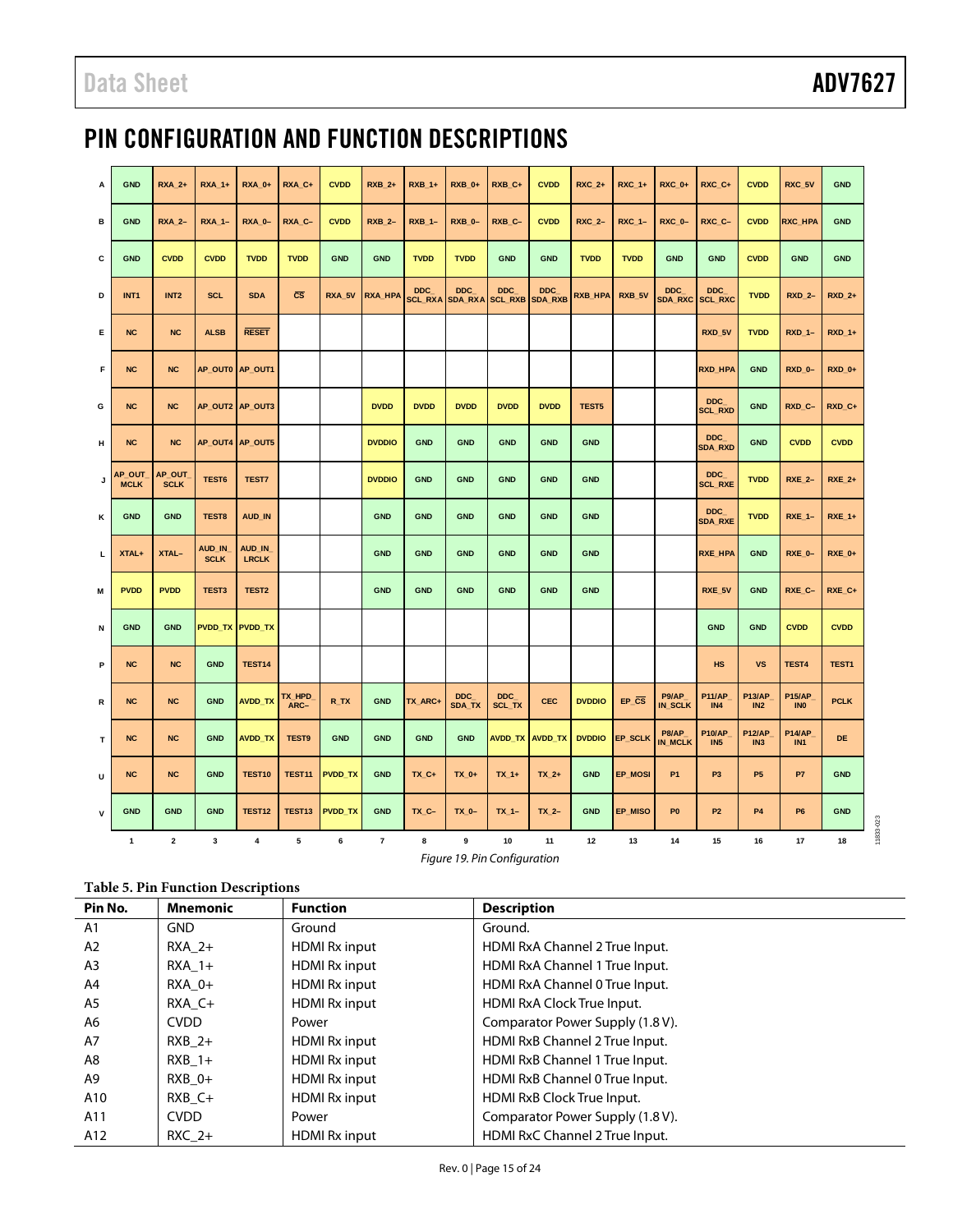| Pin No.         | <b>Mnemonic</b>        | <b>Function</b>        | <b>Description</b>                                                                                                                                                                                                         |  |
|-----------------|------------------------|------------------------|----------------------------------------------------------------------------------------------------------------------------------------------------------------------------------------------------------------------------|--|
| A13             | $RXC_1+$               | <b>HDMI Rx input</b>   | HDMI RxC Channel 1 True Input.                                                                                                                                                                                             |  |
| A14             | $RXC_0+$               | <b>HDMI Rx input</b>   | HDMI RxC Channel 0 True Input.                                                                                                                                                                                             |  |
| A15             | RXC_C+                 | <b>HDMI Rx input</b>   | HDMI RxC Clock True Input.                                                                                                                                                                                                 |  |
| A16             | <b>CVDD</b>            | Power                  | Comparator Power Supply (1.8 V).                                                                                                                                                                                           |  |
| A17             | RXC_5V                 | <b>HDMI Rx input</b>   | HDMI RxC 5 V Detect Pin.                                                                                                                                                                                                   |  |
| A18             | <b>GND</b>             | Ground                 | Ground.                                                                                                                                                                                                                    |  |
| B1              | <b>GND</b>             | Ground                 | Ground.                                                                                                                                                                                                                    |  |
| <b>B2</b>       | $RXA_2-$               | <b>HDMI Rx input</b>   | HDMI RxA Channel 2 Complement Input.                                                                                                                                                                                       |  |
| B3              | $RXA_1-$               | <b>HDMI Rx input</b>   | HDMI RxA Channel 1 Complement Input.                                                                                                                                                                                       |  |
| <b>B4</b>       | RXA_0-                 | <b>HDMI Rx input</b>   | HDMI RxA Channel 0 Complement Input.                                                                                                                                                                                       |  |
| <b>B5</b>       | RXA_C-                 | <b>HDMI Rx input</b>   | HDMI RxA Clock Complement Input.                                                                                                                                                                                           |  |
| B <sub>6</sub>  | <b>CVDD</b>            | Power                  | Comparator Power Supply (1.8 V).                                                                                                                                                                                           |  |
| <b>B7</b>       | $RXB_2-$               | <b>HDMI Rx input</b>   | HDMI RxB Channel 2 Complement Input.                                                                                                                                                                                       |  |
| B8              | $RXB_1 -$              | <b>HDMI Rx input</b>   | HDMI RxB Channel 1 Complement Input.                                                                                                                                                                                       |  |
| Β9              | $RXB_0-$               | <b>HDMI Rx input</b>   | HDMI RxB Channel 0 Complement Input.                                                                                                                                                                                       |  |
| <b>B10</b>      | RXB_C-                 | <b>HDMI Rx input</b>   | HDMI RxB Clock Complement Input.                                                                                                                                                                                           |  |
| <b>B11</b>      | <b>CVDD</b>            | Power                  | Comparator Power Supply (1.8 V).                                                                                                                                                                                           |  |
| <b>B12</b>      | $RXC_2-$               | <b>HDMI Rx input</b>   | HDMI RxC Channel 2 Complement Input.                                                                                                                                                                                       |  |
| <b>B13</b>      | $RXC_1 -$              | <b>HDMI Rx input</b>   | HDMI RxC Channel 1 Complement Input.                                                                                                                                                                                       |  |
| <b>B14</b>      | $RXC_0 -$              | <b>HDMI Rx input</b>   | HDMI RxC Channel 0 Complement Input.                                                                                                                                                                                       |  |
| <b>B15</b>      | RXC_C-                 | <b>HDMI Rx input</b>   | HDMI RxC Clock Complement Input.                                                                                                                                                                                           |  |
| <b>B16</b>      | <b>CVDD</b>            | Power                  | Comparator Power Supply (1.8 V).                                                                                                                                                                                           |  |
| <b>B17</b>      | RXC_HPA                | <b>HDMI Rx output</b>  | HDMI RxC Hot Plug Assert.                                                                                                                                                                                                  |  |
| <b>B18</b>      | <b>GND</b>             | Ground                 | Ground.                                                                                                                                                                                                                    |  |
| C1              | <b>GND</b>             | Ground                 | Ground.                                                                                                                                                                                                                    |  |
| C <sub>2</sub>  | <b>CVDD</b>            | Power                  | Comparator Power Supply (1.8 V).                                                                                                                                                                                           |  |
| C <sub>3</sub>  | <b>CVDD</b>            | Power                  | Comparator Power Supply (1.8 V).                                                                                                                                                                                           |  |
| C <sub>4</sub>  | <b>TVDD</b>            | Power                  | HDMI Rx Terminator Supply Voltage (3.3 V).                                                                                                                                                                                 |  |
| C <sub>5</sub>  | <b>TVDD</b>            | Power                  | HDMI Rx Terminator Supply Voltage (3.3 V).                                                                                                                                                                                 |  |
| C <sub>6</sub>  | <b>GND</b>             | Ground                 | Ground.                                                                                                                                                                                                                    |  |
| C7              | <b>GND</b>             | Ground                 | Ground.                                                                                                                                                                                                                    |  |
| C8              | <b>TVDD</b>            | Power                  | HDMI Rx Terminator Supply Voltage (3.3 V).                                                                                                                                                                                 |  |
| C <sub>9</sub>  | <b>TVDD</b>            | Power                  | HDMI Rx Terminator Supply Voltage (3.3 V).                                                                                                                                                                                 |  |
| C10             | <b>GND</b>             | Ground                 | Ground.                                                                                                                                                                                                                    |  |
| C11             | <b>GND</b>             | Ground                 | Ground.                                                                                                                                                                                                                    |  |
| C12             | <b>TVDD</b>            | Power                  | HDMI Rx Terminator Supply Voltage (3.3 V).                                                                                                                                                                                 |  |
| C13             | <b>TVDD</b>            | Power                  | HDMI Rx Terminator Supply Voltage (3.3 V).                                                                                                                                                                                 |  |
| C <sub>14</sub> | <b>GND</b>             | Ground                 | Ground.                                                                                                                                                                                                                    |  |
| C15             | <b>GND</b>             | Ground                 | Ground.                                                                                                                                                                                                                    |  |
| C16             | <b>CVDD</b>            | Power                  | Comparator Power Supply (1.8 V).                                                                                                                                                                                           |  |
| C17             | <b>GND</b>             | Ground                 | Ground.                                                                                                                                                                                                                    |  |
| C18             | <b>GND</b>             | Ground                 | Ground.                                                                                                                                                                                                                    |  |
| D1              | INT <sub>1</sub>       | Control                | Interrupt Output. This pin can be active low or high. When an<br>unmasked status bit changes, an interrupt is generated on this pin.                                                                                       |  |
| D <sub>2</sub>  | INT <sub>2</sub>       | Control                | Interrupt Output. This pin can be active low or high. When an<br>unmasked status bit changes, an interrupt is generated on this pin.                                                                                       |  |
| D3              | SCL                    | <sup>2</sup> C control | I <sup>2</sup> C Clock Input. This pin is open drain; connect this pin to a 3.3 V supply<br>using a 4.7 k $\Omega$ resistor.                                                                                               |  |
| D4              | <b>SDA</b>             | $I2C$ control          | I <sup>2</sup> C Data Input. This pin is open drain; connect this pin to a 3.3 V supply<br>using a 4.7 k $\Omega$ resistor.                                                                                                |  |
| D <sub>5</sub>  | $\overline{\text{CS}}$ | Digital input          | Chip Select Pin. This pin must be set low or left floating for the chip to<br>process I <sup>2</sup> C messages that are destined for the ADV7627. The ADV7627<br>ignores I <sup>2</sup> C messages when this pin is high. |  |
| D6              | RXA_5V                 | <b>HDMI Rx input</b>   | HDMI RxA 5 V Detect Pin.                                                                                                                                                                                                   |  |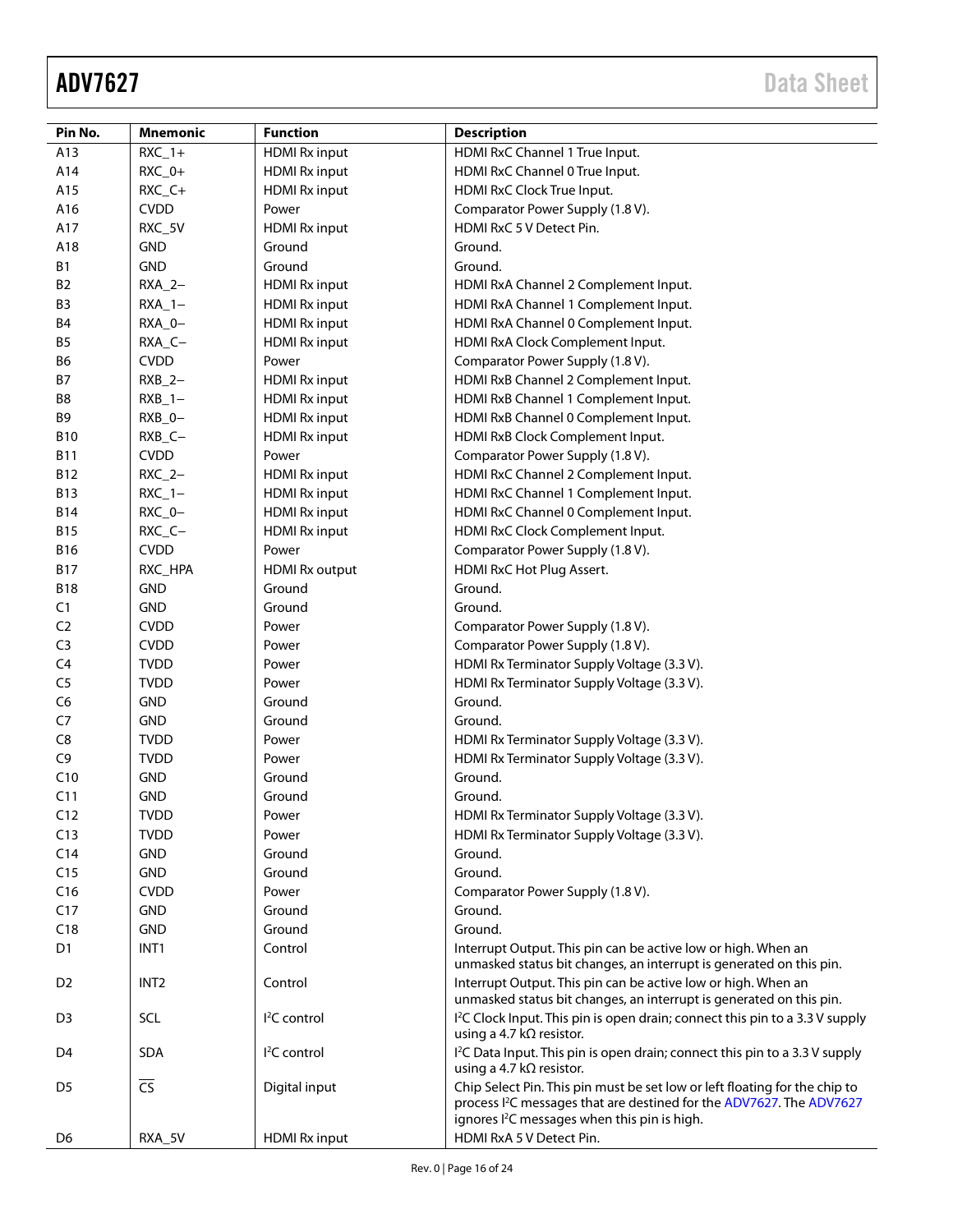| Pin No.         | <b>Mnemonic</b>        | <b>Function</b>       | <b>Description</b>                                                                                                                                                                                                                                                 |
|-----------------|------------------------|-----------------------|--------------------------------------------------------------------------------------------------------------------------------------------------------------------------------------------------------------------------------------------------------------------|
| D7              | RXA_HPA                | <b>HDMI Rx output</b> | HDMI RxA Hot Plug Assert.                                                                                                                                                                                                                                          |
| D8              | DDC_SCL_RXA            | <b>HDMI Rx DDC</b>    | HDCP Slave Serial Clock for HDMI RxA.                                                                                                                                                                                                                              |
| D <sub>9</sub>  | DDC_SDA_RXA            | <b>HDMI Rx DDC</b>    | HDCP Slave Serial Data for HDMI RxA.                                                                                                                                                                                                                               |
| D <sub>10</sub> | DDC_SCL_RXB            | <b>HDMI Rx DDC</b>    | HDCP Slave Serial Clock for HDMI RxB.                                                                                                                                                                                                                              |
| D11             |                        | <b>HDMI Rx DDC</b>    | HDCP Slave Serial Data for HDMI RxB.                                                                                                                                                                                                                               |
| D <sub>12</sub> | DDC_SDA_RXB<br>RXB_HPA |                       |                                                                                                                                                                                                                                                                    |
|                 |                        | <b>HDMI Rx output</b> | HDMI RxB Hot Plug Assert.                                                                                                                                                                                                                                          |
| D <sub>13</sub> | RXB_5V                 | <b>HDMI Rx input</b>  | HDMI RxB 5 V Detect Pin.                                                                                                                                                                                                                                           |
| D14             | DDC_SDA_RXC            | <b>HDMI Rx DDC</b>    | HDCP Slave Serial Data for HDMI RxC.                                                                                                                                                                                                                               |
| D <sub>15</sub> | DDC_SCL_RXC            | <b>HDMI Rx DDC</b>    | HDCP Slave Serial Clock for HDMI RxC.                                                                                                                                                                                                                              |
| D <sub>16</sub> | <b>TVDD</b>            | Power                 | HDMI Rx Terminator Supply Voltage (3.3 V).                                                                                                                                                                                                                         |
| D17             | $RXD_2-$               | <b>HDMI Rx input</b>  | HDMI RxD Channel 2 Complement Input.                                                                                                                                                                                                                               |
| D <sub>18</sub> | $RXD_2+$               | <b>HDMI Rx input</b>  | HDMI RxD Channel 2 True Input.                                                                                                                                                                                                                                     |
| E <sub>1</sub>  | <b>NC</b>              | Do not connect        | Leave this pin floating.                                                                                                                                                                                                                                           |
| E <sub>2</sub>  | <b>NC</b>              | Do not connect        | Leave this pin floating.                                                                                                                                                                                                                                           |
| E <sub>3</sub>  | <b>ALSB</b>            | $I2C$ control         | Pin to set the I <sup>2</sup> C address of the I/O register map for the device. When<br>the ALSB pin is tied low, the I/O register map I <sup>2</sup> C address is 0xB0. When<br>the ALSB pin is tied high, the I/O register map I <sup>2</sup> C address is 0xB2. |
| E4              | <b>RESET</b>           | Miscellaneous digital | Reset Pin.                                                                                                                                                                                                                                                         |
| E15             | RXD_5V                 | <b>HDMI Rx input</b>  | HDMI RxD 5 V Detect Pin.                                                                                                                                                                                                                                           |
| E16             | <b>TVDD</b>            | Power                 | HDMI Rx Terminator Supply Voltage (3.3 V).                                                                                                                                                                                                                         |
| E17             | $RXD_1-$               | <b>HDMI Rx input</b>  | HDMI RxD Channel 1 Complement Input.                                                                                                                                                                                                                               |
| E18             | $RXD_1+$               | <b>HDMI Rx input</b>  | HDMI RxD Channel 1 True Input.                                                                                                                                                                                                                                     |
| F <sub>1</sub>  | <b>NC</b>              | Do not connect        | Leave this pin floating.                                                                                                                                                                                                                                           |
| F <sub>2</sub>  | <b>NC</b>              | Do not connect        | Leave this pin floating.                                                                                                                                                                                                                                           |
| F <sub>3</sub>  | AP_OUT0                | Audio output          | Audio Output Port, Output 0.                                                                                                                                                                                                                                       |
| F4              |                        | Audio output          |                                                                                                                                                                                                                                                                    |
| F15             | AP_OUT1                |                       | Audio Output Port, Output 1.                                                                                                                                                                                                                                       |
|                 | RXD_HPA                | <b>HDMI Rx output</b> | HDMI RxD Hot Plug Assert.                                                                                                                                                                                                                                          |
| F16             | <b>GND</b>             | Ground                | Ground.                                                                                                                                                                                                                                                            |
| F17             | RXD_0-                 | <b>HDMI Rx input</b>  | HDMI RxD Channel 0 Complement Input.                                                                                                                                                                                                                               |
| F18             | $RXD_0+$               | <b>HDMI Rx input</b>  | HDMI RxD Channel 0 True Input.                                                                                                                                                                                                                                     |
| G1              | <b>NC</b><br><b>NC</b> | Do not connect        | Leave this pin floating.                                                                                                                                                                                                                                           |
| G <sub>2</sub>  |                        | Do not connect        | Leave this pin floating.                                                                                                                                                                                                                                           |
| G <sub>3</sub>  | AP_OUT2                | Audio output          | Audio Output Port, Output 2.                                                                                                                                                                                                                                       |
| G4              | AP_OUT3                | Audio output          | Audio Output Port, Output 3.                                                                                                                                                                                                                                       |
| G7              | <b>DVDD</b>            | Power                 | Digital Power Supply (1.8 V).                                                                                                                                                                                                                                      |
| G8              | <b>DVDD</b>            | Power                 | Digital Power Supply (1.8 V).                                                                                                                                                                                                                                      |
| G9              | <b>DVDD</b>            | Power                 | Digital Power Supply (1.8 V).                                                                                                                                                                                                                                      |
| G10             | <b>DVDD</b>            | Power                 | Digital Power Supply (1.8 V).                                                                                                                                                                                                                                      |
| G11             | <b>DVDD</b>            | Power                 | Digital Power Supply (1.8 V).                                                                                                                                                                                                                                      |
| G12             | TEST5                  | Test pin              | Test Pin 5. Leave this pin floating.                                                                                                                                                                                                                               |
| G15             | DDC_SCL_RXD            | <b>HDMI Rx DDC</b>    | HDCP Slave Serial Clock for HDMI RxD.                                                                                                                                                                                                                              |
| G16             | <b>GND</b>             | Ground                | Ground.                                                                                                                                                                                                                                                            |
| G17             | $RXD_C -$              | <b>HDMI Rx input</b>  | HDMI RxD Clock Complement Input.                                                                                                                                                                                                                                   |
| G18             | $RXD_C+$               | <b>HDMI Rx input</b>  | HDMI RxD Clock True Input.                                                                                                                                                                                                                                         |
| H1              | <b>NC</b>              | Do not connect        | Leave this pin floating.                                                                                                                                                                                                                                           |
| H <sub>2</sub>  | $NC$                   | Do not connect        | Leave this pin floating.                                                                                                                                                                                                                                           |
| H <sub>3</sub>  | AP_OUT4                | Audio output          | Audio Output Port, Output 4.                                                                                                                                                                                                                                       |
| H4              | AP_OUT5                | Audio output          | Audio Output Port, Output 5.                                                                                                                                                                                                                                       |
| H7              | <b>DVDDIO</b>          | Power                 | Digital Interface Supply (3.3 V).                                                                                                                                                                                                                                  |
| H8              | <b>GND</b>             | Ground                | Ground.                                                                                                                                                                                                                                                            |
| H9              | <b>GND</b>             | Ground                | Ground.                                                                                                                                                                                                                                                            |
| H <sub>10</sub> | <b>GND</b>             | Ground                | Ground.                                                                                                                                                                                                                                                            |
| H11             | <b>GND</b>             | Ground                | Ground.                                                                                                                                                                                                                                                            |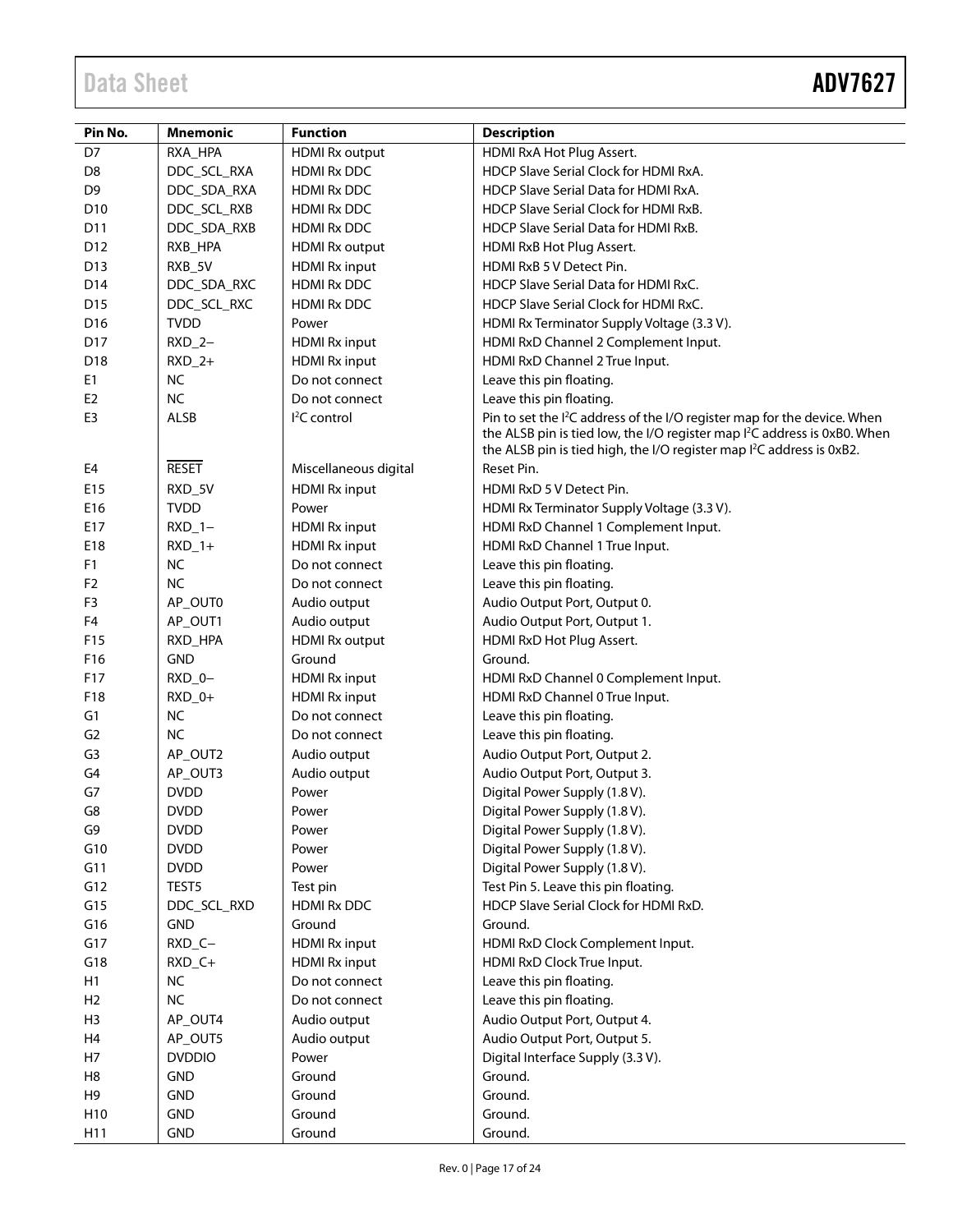| Pin No.         | <b>Mnemonic</b>   | <b>Function</b>       | <b>Description</b>                                         |
|-----------------|-------------------|-----------------------|------------------------------------------------------------|
| H <sub>12</sub> | <b>GND</b>        | Ground                | Ground.                                                    |
| H <sub>15</sub> | DDC_SDA_RXD       | <b>HDMI Rx DDC</b>    | HDCP Slave Serial Data for HDMI RxD.                       |
| H <sub>16</sub> | <b>GND</b>        | Ground                | Ground.                                                    |
| H17             | <b>CVDD</b>       | Power                 | Comparator Power Supply (1.8 V).                           |
| H18             | <b>CVDD</b>       | Power                 | Comparator Power Supply (1.8 V).                           |
| J1              | AP_OUT_MCLK       | Audio output          | Audio Output Port, MCLK.                                   |
| J <sub>2</sub>  | AP_OUT_SCLK       | Audio output          | Audio Output Port, SCLK.                                   |
| J3              | TEST6             | Test pin              | Connect this pin to ground using a 4.7 $k\Omega$ resistor. |
| J4              | TEST7             | Test pin              | Connect this pin to ground using a 4.7 $k\Omega$ resistor. |
| J7              | <b>DVDDIO</b>     | Power                 | Digital Interface Supply (3.3 V).                          |
| J8              | <b>GND</b>        | Ground                | Ground.                                                    |
| J9              | <b>GND</b>        | Ground                | Ground.                                                    |
| J10             | <b>GND</b>        | Ground                | Ground.                                                    |
| J11             | <b>GND</b>        | Ground                | Ground.                                                    |
| J12             | <b>GND</b>        | Ground                | Ground.                                                    |
| J15             | DDC_SCL_RXE       | <b>HDMI Rx DDC</b>    | HDCP Slave Serial Clock for HDMI RxE.                      |
| J16             | <b>TVDD</b>       | Power                 | HDMI Rx Terminator Supply Voltage (3.3 V).                 |
| J17             | $RXE_2-$          | <b>HDMI Rx input</b>  | HDMI RxE Channel 2 Complement Input.                       |
| J18             | $RXE_2+$          | <b>HDMI Rx input</b>  | HDMI RxE Channel 2 True Input.                             |
| K1              | <b>GND</b>        | Ground                | Ground.                                                    |
| K <sub>2</sub>  | <b>GND</b>        | Ground                | Ground.                                                    |
| K3              | TEST8             | Test pin              | Connect this pin to ground using a 4.7 $k\Omega$ resistor. |
| K4              | AUD_IN            | Audio input           | Audio Input Port, I <sup>2</sup> S or S/PDIF Input.        |
| K7              | <b>GND</b>        | Ground                | Ground.                                                    |
| K8              | <b>GND</b>        | Ground                | Ground.                                                    |
| K9              | <b>GND</b>        | Ground                | Ground.                                                    |
| K10             | <b>GND</b>        | Ground                | Ground.                                                    |
| K11             | <b>GND</b>        | Ground                | Ground.                                                    |
| K12             | <b>GND</b>        | Ground                | Ground.                                                    |
| K15             | DDC_SDA_RXE       | <b>HDMI Rx DDC</b>    | HDCP Slave Serial Data for HDMI RxE.                       |
| K16             | <b>TVDD</b>       | Power                 | HDMI Rx Terminator Supply Voltage (3.3 V).                 |
| K17             | $RXE_1 -$         | <b>HDMI Rx input</b>  | HDMI RxE Channel 1 Complement Input.                       |
| K18             | $RXE_1+$          | <b>HDMI Rx input</b>  | HDMI RxE Channel 1 True Input.                             |
| L1              | XTAL+             | Miscellaneous digital | ADV7627 Crystal Input.                                     |
| L <sub>2</sub>  | XTAL-             | Miscellaneous digital | ADV7627 Crystal Output.                                    |
| L3              | AUD_IN_SCLK       | Audio input           | Audio Input Port, SCLK.                                    |
| L4              | AUD_IN_LRCLK      | Audio input           | Audio Input Port, LRCLK.                                   |
| L7              | <b>GND</b>        | Ground                | Ground.                                                    |
| L8              | <b>GND</b>        | Ground                | Ground.                                                    |
| L9              | <b>GND</b>        | Ground                | Ground.                                                    |
| L <sub>10</sub> | <b>GND</b>        | Ground                | Ground.                                                    |
| L11             | <b>GND</b>        | Ground                | Ground.                                                    |
| L12             | <b>GND</b>        | Ground                | Ground.                                                    |
| L15             | RXE_HPA           | <b>HDMI Rx output</b> | HDMI RxE Hot Plug Assert.                                  |
| L16             | GND               | Ground                | Ground.                                                    |
| L17             | $RXE_0 -$         | <b>HDMI Rx input</b>  | HDMI RxE Channel 0 Complement Input.                       |
| L <sub>18</sub> | $RXE_0+$          | <b>HDMI Rx input</b>  | HDMI RxE Channel 0 True Input.                             |
| M1              | <b>PVDD</b>       | Power                 | PLL Digital Supply (1.8 V).                                |
| M <sub>2</sub>  | <b>PVDD</b>       | Power                 | PLL Digital Supply (1.8 V).                                |
| M3              | TEST3             | Test pin              | Test Pin 3. Leave this pin floating.                       |
| M4              | TEST <sub>2</sub> | Test pin              | Test Pin 2. Leave this pin floating.                       |
| M7              | <b>GND</b>        | Ground                | Ground.                                                    |
| M8              | <b>GND</b>        | Ground                | Ground.                                                    |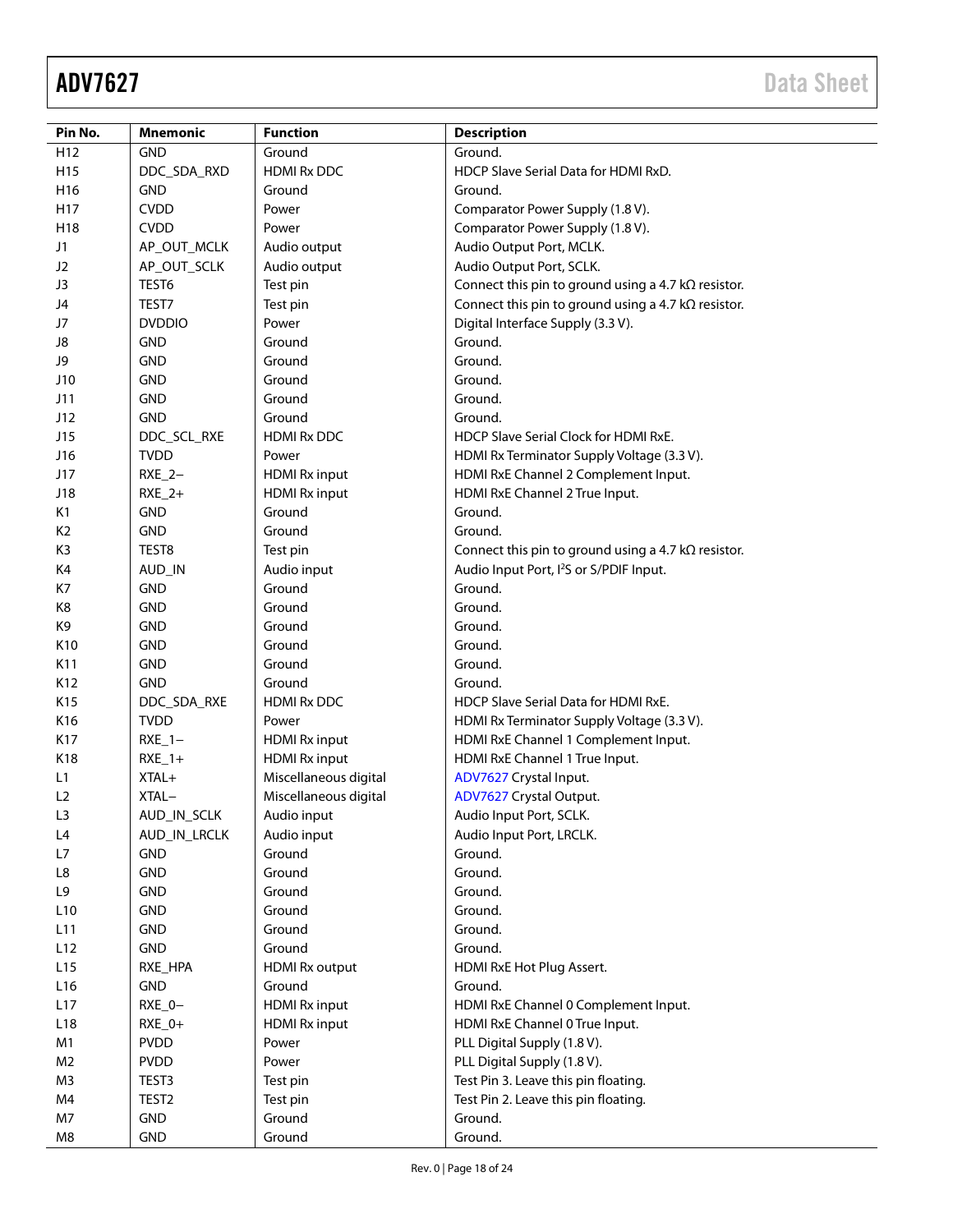| Pin No.         | <b>Mnemonic</b> | <b>Function</b>              | <b>Description</b>                                                                                                                                      |
|-----------------|-----------------|------------------------------|---------------------------------------------------------------------------------------------------------------------------------------------------------|
| M9              | <b>GND</b>      | Ground                       | Ground.                                                                                                                                                 |
| M10             | <b>GND</b>      | Ground                       | Ground.                                                                                                                                                 |
| M11             | <b>GND</b>      | Ground                       | Ground.                                                                                                                                                 |
| M12             | <b>GND</b>      | Ground                       | Ground.                                                                                                                                                 |
| M15             | RXE_5V          | <b>HDMI Rx input</b>         | HDMI RxE 5 V Detect Pin.                                                                                                                                |
| M16             | <b>GND</b>      | Ground                       | Ground.                                                                                                                                                 |
| M17             | RXE_C-          | <b>HDMI Rx input</b>         | HDMI RxE Clock Complement Input.                                                                                                                        |
| M18             | RXE_C+          | <b>HDMI Rx input</b>         | HDMI RxE Clock True Input.                                                                                                                              |
| N1              | <b>GND</b>      | Ground                       | Ground.                                                                                                                                                 |
| N <sub>2</sub>  | <b>GND</b>      | Ground                       | Ground.                                                                                                                                                 |
| N <sub>3</sub>  | PVDD_TX         | Power                        | HDMI Tx PLL Power Supply (1.8 V).                                                                                                                       |
| N4              | PVDD_TX         | Power                        | HDMI Tx PLL Power Supply (1.8 V).                                                                                                                       |
| N <sub>15</sub> | <b>GND</b>      | Ground                       | Ground.                                                                                                                                                 |
| N <sub>16</sub> | <b>GND</b>      | Ground                       | Ground.                                                                                                                                                 |
| N17             | <b>CVDD</b>     | Power                        | Comparator Power Supply (1.8 V).                                                                                                                        |
| N <sub>18</sub> | <b>CVDD</b>     | Power                        | Comparator Power Supply (1.8 V).                                                                                                                        |
| P <sub>1</sub>  | <b>NC</b>       | Do not connect               | Leave this pin floating.                                                                                                                                |
| P <sub>2</sub>  | <b>NC</b>       | Do not connect               | Leave this pin floating.                                                                                                                                |
| P <sub>3</sub>  | <b>GND</b>      | Ground                       | Ground.                                                                                                                                                 |
| P <sub>4</sub>  | TEST14          | Test pin                     | Connect this pin to ground using a 4.7 $k\Omega$ resistor.                                                                                              |
| P15             | <b>HS</b>       | Pixel port input sync        | Horizontal Synchronization for Pixel Port Input Video.                                                                                                  |
| P16             | VS              | Pixel port input sync        | Vertical Synchronization for Pixel Port Input Video.                                                                                                    |
| P17             | TEST4           | Test pin                     | Test Pin 4. Leave this pin floating.                                                                                                                    |
| P18             | TEST1           | Test pin                     | Test Pin 1. Leave this pin floating.                                                                                                                    |
| R1              | <b>NC</b>       | Do not connect               | Leave this pin floating.                                                                                                                                |
| R <sub>2</sub>  | <b>NC</b>       | Do not connect               | Leave this pin floating.                                                                                                                                |
| R <sub>3</sub>  | <b>GND</b>      | Ground                       | Ground.                                                                                                                                                 |
| R <sub>4</sub>  | AVDD_TX         | Power                        | HDMI Tx Analog Supply (1.8 V).                                                                                                                          |
| R <sub>5</sub>  | TX_HPD_ARC-     | <b>HDMITx input</b>          | HDMI Tx Hot Plug Detect (HPD) Signal and Audio Return Channel                                                                                           |
|                 |                 |                              | Complement Input.                                                                                                                                       |
| R <sub>6</sub>  | $R_T X$         | <b>HDMITx input</b>          | This pin sets the internal reference currents for HDMI Tx. Place a 470 $\Omega$<br>resistor (1% tolerance) between this pin and GND. Place the external |
|                 |                 |                              | resistor as close as possible to the ADV7627.                                                                                                           |
| R7              | <b>GND</b>      | Ground                       | Ground.                                                                                                                                                 |
| R <sub>8</sub>  | TX_ARC+         | <b>HDMITx input</b>          | HDMI Tx Audio Return Channel True Input.                                                                                                                |
| R <sub>9</sub>  | DDC_SDA_TX      | <b>HDMIT<sub>x</sub></b> DDC | <b>HDCP Slave Serial Data for HDMITX.</b>                                                                                                               |
| R <sub>10</sub> | DDC_SCL_TX      | <b>HDMITX DDC</b>            | HDCP Slave Serial Clock for HDMI Tx.                                                                                                                    |
| R <sub>11</sub> | CEC             | <b>HDMITX CEC</b>            | HDMI Tx Consumer Electronics Control (CEC).                                                                                                             |
| R <sub>12</sub> | <b>DVDDIO</b>   | Power                        | Digital Interface Supply (3.3 V).                                                                                                                       |
| R <sub>13</sub> | $EP_{CS}$       | Serial port control          | SPI Chip Select Interface for the OSD.                                                                                                                  |
| R14             | P9/AP_IN_SCLK   | Pixel port input/audio input | Pixel Port Input P9/Audio Input Port, SCLK.                                                                                                             |
| R <sub>15</sub> | P11/AP_IN4      | Pixel port input/audio input | Pixel Port Input P11/Audio Input Port, Input 4.                                                                                                         |
| R16             | P13/AP_IN2      | Pixel port input/audio input | Pixel Port Input P13/Audio Input Port, Input 2.                                                                                                         |
| R17             | P15/AP_IN0      | Pixel port input/audio input | Pixel Port Input P15/Audio Input Port, Input 0.                                                                                                         |
| <b>R18</b>      | <b>PCLK</b>     | Pixel port input clock       | Pixel Clock for Pixel Port Input Video.                                                                                                                 |
| T1              | <b>NC</b>       | Do not connect               | Leave this pin floating.                                                                                                                                |
| T <sub>2</sub>  | $NC$            | Do not connect               | Leave this pin floating.                                                                                                                                |
| T <sub>3</sub>  | <b>GND</b>      | Ground                       | Ground.                                                                                                                                                 |
| T4              | AVDD_TX         | Power                        | HDMI Tx Analog Supply (1.8 V).                                                                                                                          |
| T <sub>5</sub>  | TEST9           | Test pin                     | Connect this pin to ground using a 4.7 $k\Omega$ resistor.                                                                                              |
| T6              | <b>GND</b>      | Ground                       | Ground.                                                                                                                                                 |
| T7              | <b>GND</b>      | Ground                       | Ground.                                                                                                                                                 |
| T8              | <b>GND</b>      | Ground                       | Ground.                                                                                                                                                 |
| T9              | <b>GND</b>      | Ground                       | Ground.                                                                                                                                                 |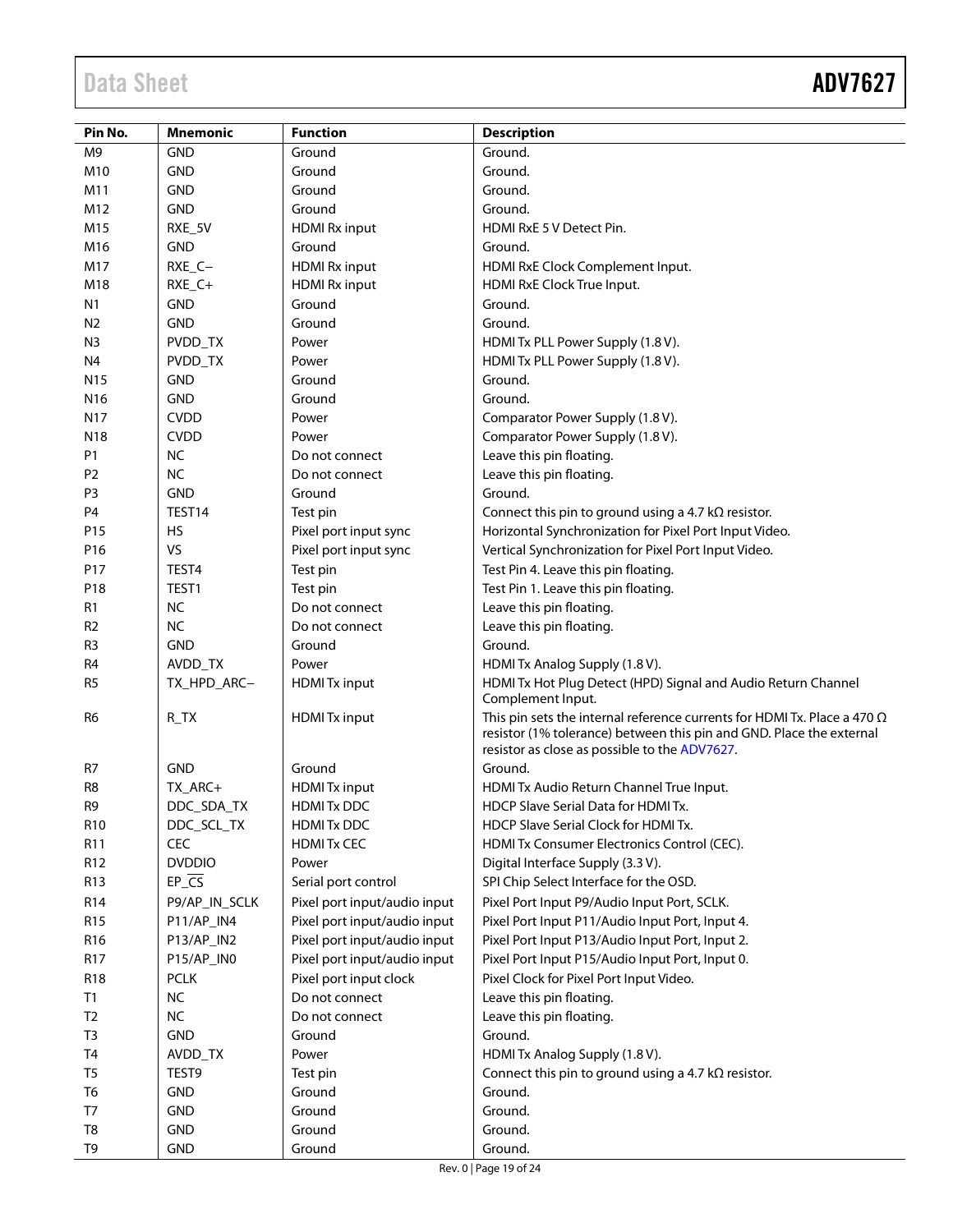| Pin No.        | Mnemonic       | <b>Function</b>              | <b>Description</b>                                         |
|----------------|----------------|------------------------------|------------------------------------------------------------|
| T10            | AVDD_TX        | Power                        | HDMI Tx Analog Supply (1.8 V).                             |
| T11            | AVDD_TX        | Power                        | HDMI Tx Analog Supply (1.8 V).                             |
| T12            | <b>DVDDIO</b>  | Power                        | Digital Interface Supply (3.3 V).                          |
| T13            | EP_SCLK        | Serial port control          | SPI Clock Interface for the OSD.                           |
| T14            | P8/AP_IN_MCLK  | Pixel port input/audio input | Pixel Port Input P8/Audio Input Port, MCLK.                |
| T15            | P10/AP_IN5     | Pixel port input/audio input | Pixel Port Input P10/Audio Input Port, Input 5.            |
| T16            | P12/AP_IN3     | Pixel port input/audio input | Pixel Port Input P12/Audio Input Port, Input 3.            |
| T17            | P14/AP_IN1     | Pixel port input/audio input | Pixel Port Input P14/Audio Input Port, Input 1.            |
| T18            | DE             | Pixel port input sync        | Data Enable for Pixel Port Input Video.                    |
| U1             | <b>NC</b>      | Do not connect               | Leave this pin floating.                                   |
| U <sub>2</sub> | <b>NC</b>      | Do not connect               | Leave this pin floating.                                   |
| U3             | <b>GND</b>     | Ground                       | Ground.                                                    |
| U4             | TEST10         | Test pin                     | Connect this pin to ground using a 4.7 $k\Omega$ resistor. |
| U <sub>5</sub> | TEST11         | Test pin                     | Connect this pin to ground using a 4.7 $k\Omega$ resistor. |
| U6             | PVDD_TX        | Power                        | HDMI Tx PLL Power Supply (1.8 V).                          |
| U7             | <b>GND</b>     | Ground                       | Ground.                                                    |
| U8             | $TX_C +$       | <b>HDMITx output</b>         | HDMI Tx Clock True Output.                                 |
| U9             | $TX_0+$        | <b>HDMITx output</b>         | HDMI Tx Channel 0 True Output.                             |
| U10            | $TX_1+$        | <b>HDMI</b> Tx output        | HDMI Tx Channel 1 True Output.                             |
| U11            | $TX_2+$        | <b>HDMITx output</b>         | HDMI Tx Channel 2 True Output.                             |
| U12            | <b>GND</b>     | Ground                       | Ground.                                                    |
| U13            | EP_MOSI        | Serial port control          | SPI Master Output/Slave Input for OSD.                     |
| U14            | P <sub>1</sub> | Pixel port input             | Pixel Port Input P1.                                       |
| U15            | P <sub>3</sub> | Pixel port input             | Pixel Port Input P3.                                       |
| U16            | P <sub>5</sub> | Pixel port input             | Pixel Port Input P5.                                       |
| U17            | P7             | Pixel port input             | Pixel Port Input P7.                                       |
| U18            | <b>GND</b>     | Ground                       | Ground.                                                    |
| V1             | <b>GND</b>     | Ground                       | Ground.                                                    |
| V <sub>2</sub> | <b>GND</b>     | Ground                       | Ground.                                                    |
| V <sub>3</sub> | <b>GND</b>     | Ground                       | Ground.                                                    |
| V <sub>4</sub> | TEST12         | Test pin                     | Connect this pin to ground using a 4.7 $k\Omega$ resistor. |
| V <sub>5</sub> | TEST13         | Test pin                     | Connect this pin to ground using a 4.7 $k\Omega$ resistor. |
| V <sub>6</sub> | PVDD_TX        | Power                        | HDMI Tx PLL Power Supply (1.8 V).                          |
| V <sub>7</sub> | <b>GND</b>     | Ground                       | Ground.                                                    |
| V8             | $TX_C -$       | <b>HDMI</b> Tx output        | HDMI Tx Clock Complement Output.                           |
| V9             | $TX_0$ -       | <b>HDMI</b> Tx output        | HDMI Tx Channel 0 Complement Output.                       |
| V10            | $TX_1$ -       | <b>HDMITx output</b>         | HDMI Tx Channel 1 Complement Output.                       |
| V11            | $TX_2-$        | <b>HDMI</b> Tx output        | HDMI Tx Channel 2 Complement Output.                       |
| V12            | GND            | Ground                       | Ground.                                                    |
| V13            | EP_MISO        | Serial port control          | SPI Master Input/Slave Output for OSD.                     |
| V14            | P <sub>0</sub> | Pixel port input             | Pixel Port Input P0.                                       |
| V15            | P <sub>2</sub> | Pixel port input             | Pixel Port Input P2.                                       |
| V16            | P <sub>4</sub> | Pixel port input             | Pixel Port Input P4.                                       |
| V17            | P6             | Pixel port input             | Pixel Port Input P6.                                       |
| V18            | GND            | Ground                       | Ground.                                                    |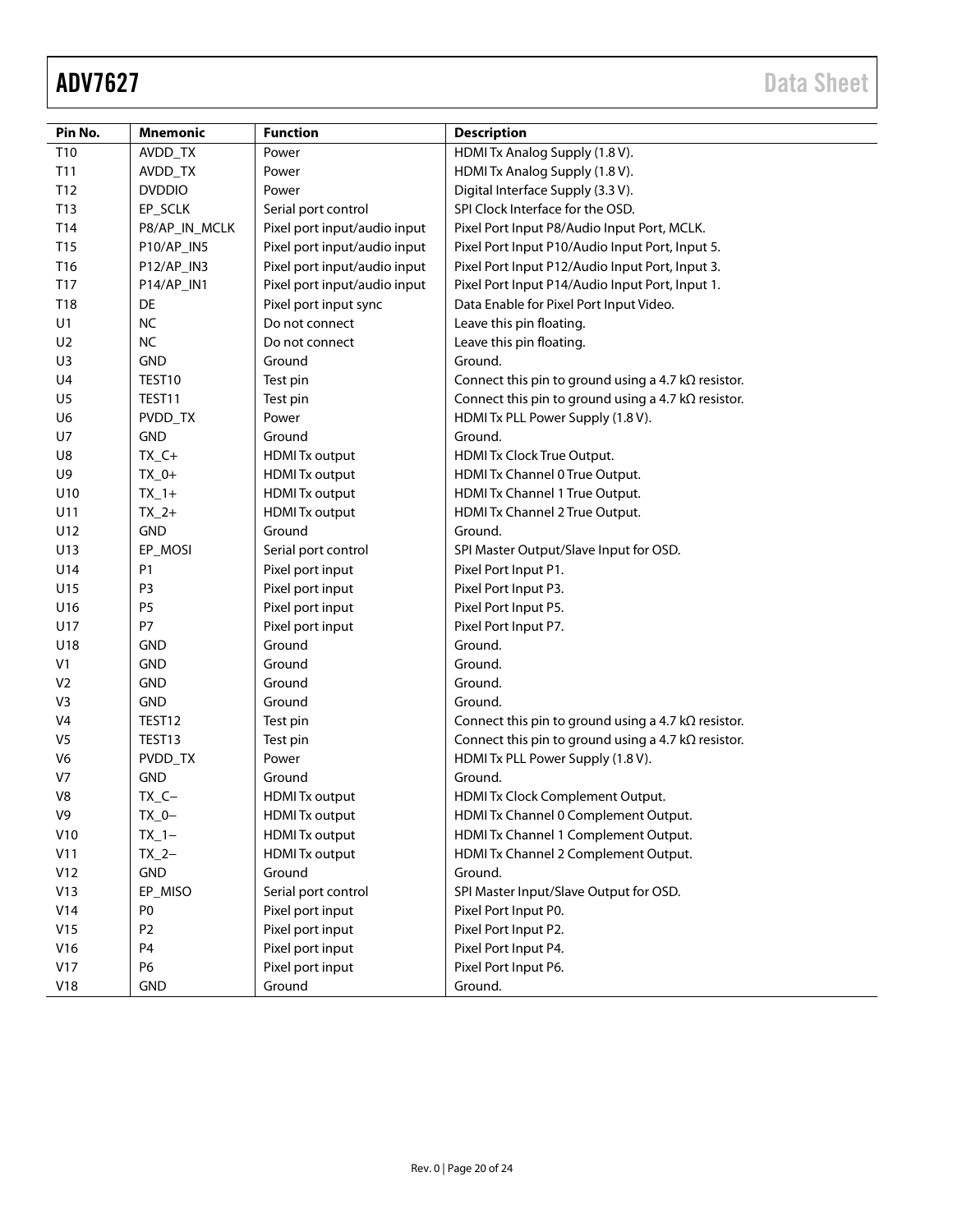# <span id="page-20-0"></span>POWER SUPPLY RECOMMENDATIONS **POWER-UP SEQUENCE**

<span id="page-20-1"></span>The power-up sequence for the [ADV7627](http://www.analog.com/ADV7627?doc=ADV7627.pdf) is as follows:

- 1. Hold the RESET pin low.
- 2. Power up the 3.3 V supplies (DVDDIO and TVDD).
- 3. After the 3.3 V supplies reach their minimum recommended value of 3.14 V, wait at least 20 ms before powering up the 1.8 V supplies.
- 4. Power up the 1.8 V supplies (AVDD\_TX, CVDD, DVDD, PVDD, and PVDD\_TX). These supplies should be powered up at the same time; that is, there should be a difference of less than 0.3 V between them.
- 5. Release the  $\overline{\text{RESET}}$  pin after all supplies are established.

After power-up, a complete reset is recommended. This reset can be performed by the system microcontroller.



*Figure 20[. ADV7627](http://www.analog.com/ADV7627?doc=ADV7627.pdf) Supply Power-Up Sequence*

## <span id="page-20-2"></span>**POWER-DOWN SEQUENCE**

The [ADV7627](http://www.analog.com/ADV7627?doc=ADV7627.pdf) supplies can be deasserted simultaneously as long as DVDDIO or TVDD does not fall below a lower rated supply.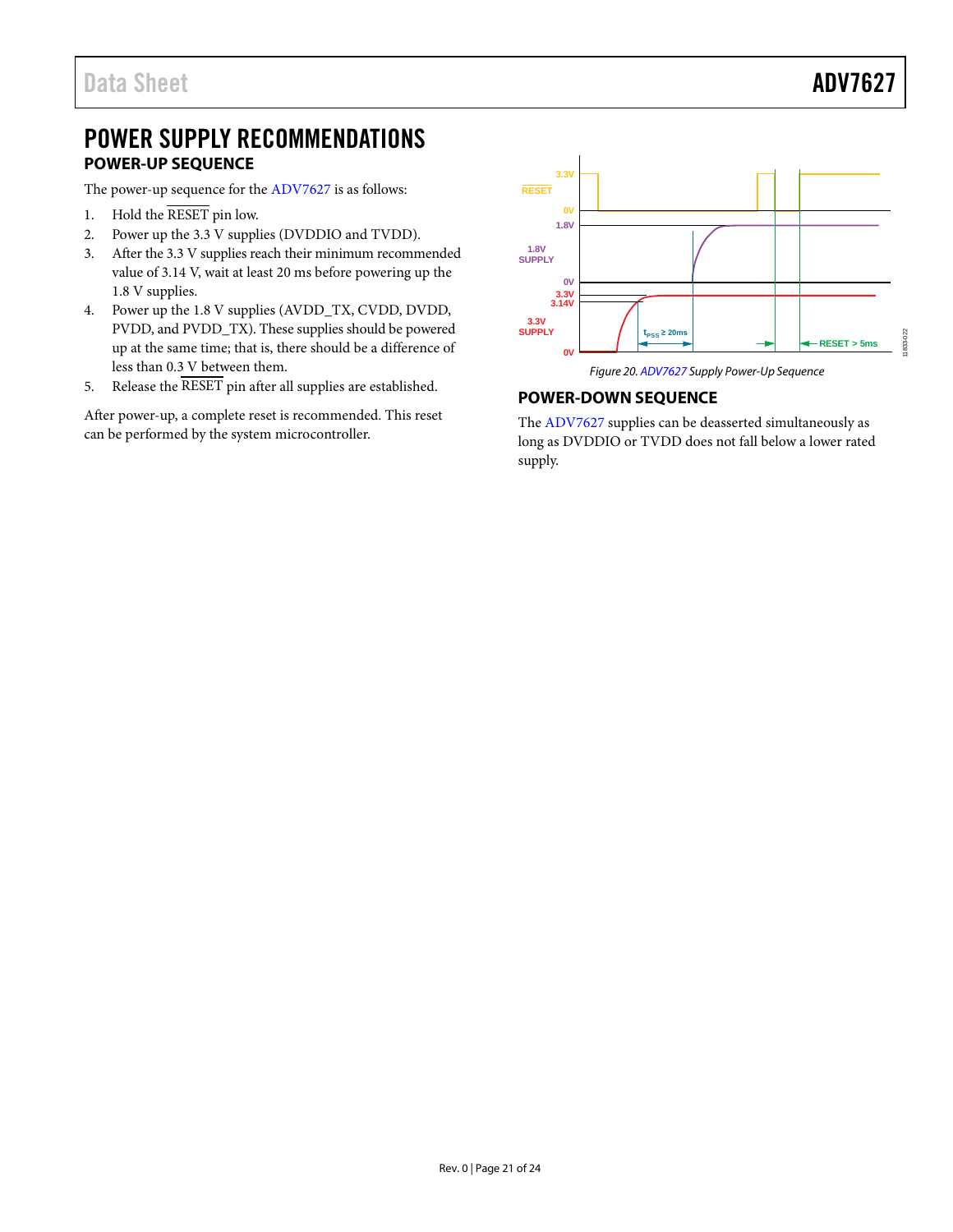# <span id="page-21-0"></span>THEORY OF OPERATION **HDMI RECEIVER**

<span id="page-21-1"></span>The [ADV7627](http://www.analog.com/ADV7627?doc=ADV7627.pdf) front end incorporates a 5:1 multiplexed HDMI receiver capable of receiving all HDTV formats up to 3 GHz  $(4k \times 2k$  at 24 Hz/25 Hz/30 Hz). The HDMI receiver also supports HDMI features including 3D TV and content type bits.

The HDMI receiver in the [ADV7627](http://www.analog.com/ADV7627?doc=ADV7627.pdf) incorporates an adaptive equalizer, which compensates for the high frequency losses inherent in HDMI and DVI cabling, especially at longer lengths and higher frequencies.

Th[e ADV7627](http://www.analog.com/ADV7627?doc=ADV7627.pdf) features a 768-byte internal EDID memory space, which can be used to store two independent EDIDs. The memory can be partitioned to provide two 256-byte EDIDs or one 512 byte extended EDID and one 256-byte EDID. Either EDID can be replicated on any input port.

The HDMI receiver offers advanced audio functionality. The receiver supports multichannel I<sup>2</sup>S audio for up to eight channels. The receiver also supports a six-DSD channel interface, with each channel carrying an oversampled 1-bit representation of the audio signal as delivered on SACD. Th[e ADV7627](http://www.analog.com/ADV7627?doc=ADV7627.pdf) can also receive HBR audio packet streams and output them through the HBR interface in an S/PDIF format that conforms to the IEC 60958 standard. S/PDIF is supported via the HPD back channel. The receiver also contains an audio mute controller that can detect a variety of conditions that can result in audible extraneous noise in the audio output. On detection of these conditions, the audio data can be ramped to prevent audio clicks or pops.

## <span id="page-21-2"></span>**HDCP REPEATER FUNCTIONALITY**

With the inclusion of HDCP 1.4, displays can receive encrypted video content. The HDMI interface of the [ADV7627](http://www.analog.com/ADV7627?doc=ADV7627.pdf) allows authentication of a video receiver, decryption of encoded data at the receiver, and renewability of that authentication during transmission, as specified by the HDCP 1.4 protocol. Repeater support is also offered by th[e ADV7627.](http://www.analog.com/ADV7627?doc=ADV7627.pdf)

## <span id="page-21-3"></span>**DIGITAL AUDIO PORTS**

The [ADV7627](http://www.analog.com/ADV7627?doc=ADV7627.pdf) features an audio input port and an audio output port. The audio input and output ports provide comprehensive muxing support for the destination of the audio (for example, to the HDMI transmitter or audio output port) and support for the source of the audio (for example, from the HDMI receiver or from the audio input port). The extracted audio can be processed by a SHARC® processor and can be reinserted back into the HDMI output stream or output via the hardware connected to the system.

The pins for the pixel port input signals (P15 to P8) are shared with the AP\_IN audio input port. When the pixel port input is in use, the AUD\_IN port can be used to provide stereo audio input.

## <span id="page-21-4"></span>**ON-SCREEN DISPLAY**

A key feature of the [ADV7627](http://www.analog.com/ADV7627?doc=ADV7627.pdf) is the on-chip character- and icon-based OSD generator. The generated OSD can be converted to match the 4:2:2 or 4:4:4 input format in either the RGB or YCrCb color spaces. After the OSD is generated, it is overlaid at the output resolution (any video resolution up to  $4k \times 2k$  at 24 Hz/25 Hz/30 Hz) for best performance. The OSD portion of the image is optionally semitransparent using a 5-bit alpha blend between the input video and the OSD. The OSD font characters and icons can be stored in external SPI flash memory, read directly into RAM, or they can be loaded into the on-chip RAM via the SPI or I<sup>2</sup>C interface.

## <span id="page-21-5"></span>**PIXEL PORT INPUT**

The [ADV7627](http://www.analog.com/ADV7627?doc=ADV7627.pdf) features a 16-bit pixel input port that facilitates the reception of digital video data from an analog front-end video decoder such as th[e ADV7180,](http://www.analog.com/ADV7180?doc=ADV7627.pdf) [ADV7181D,](http://www.analog.com/ADV7181D?doc=ADV7627.pdf) o[r ADV7842.](http://www.analog.com/ADV7842?doc=ADV7627.pdf) Both embedded timing and external synchronization signals are supported on the pixel port. The pixel port input also features an interlaced-to-progressive converter for 480i or 576i inputs.

## <span id="page-21-6"></span>**HDMI TRANSMITTER**

Th[e ADV7627](http://www.analog.com/ADV7627?doc=ADV7627.pdf) incorporates an HDMI transmitter, which supports all HDTV formats up to 3 GHz ( $4k \times 2k$  at 24 Hz/25 Hz/30 Hz), ARC, and all mandatory 3D TV formats. The HDMI transmitter can output any audio mode received from the HDMI receiver, including audio sample packets, HBR, or DSD.

The ARC receiver supports both single-ended and differential modes and simplifies cabling by combining an upstream audio capability in a conventional HDMI cable. The transmitter features an on-chip MPU with an I2 C master to perform HDCP operations and EDID read operations.

## <span id="page-21-7"></span>**I 2 C INTERFACE**

The [ADV7627](http://www.analog.com/ADV7627?doc=ADV7627.pdf) supports a 2-wire serial (I<sup>2</sup>C-compatible) microprocessor bus driving multiple peripherals. The [ADV7627](http://www.analog.com/ADV7627?doc=ADV7627.pdf) is controlled by an external I<sup>2</sup>C master device, such as a microcontroller.

## <span id="page-21-8"></span>**OTHER FEATURES**

Other features of th[e ADV7627](http://www.analog.com/ADV7627?doc=ADV7627.pdf) include the following:

- Fully qualified software low level libraries, driver, and application
- Complete input and output audio support
- Programmable interrupt request output pins: INT1 and INT2
- Chip select and ALSB
- Low power consumption: 1.8 V digital core, 1.8 V analog, and 3.3 V digital input/output
- Temperature range: 0°C to 70°C
- 15 mm × 15 mm, Pb-free, 260-ball CSP\_BGA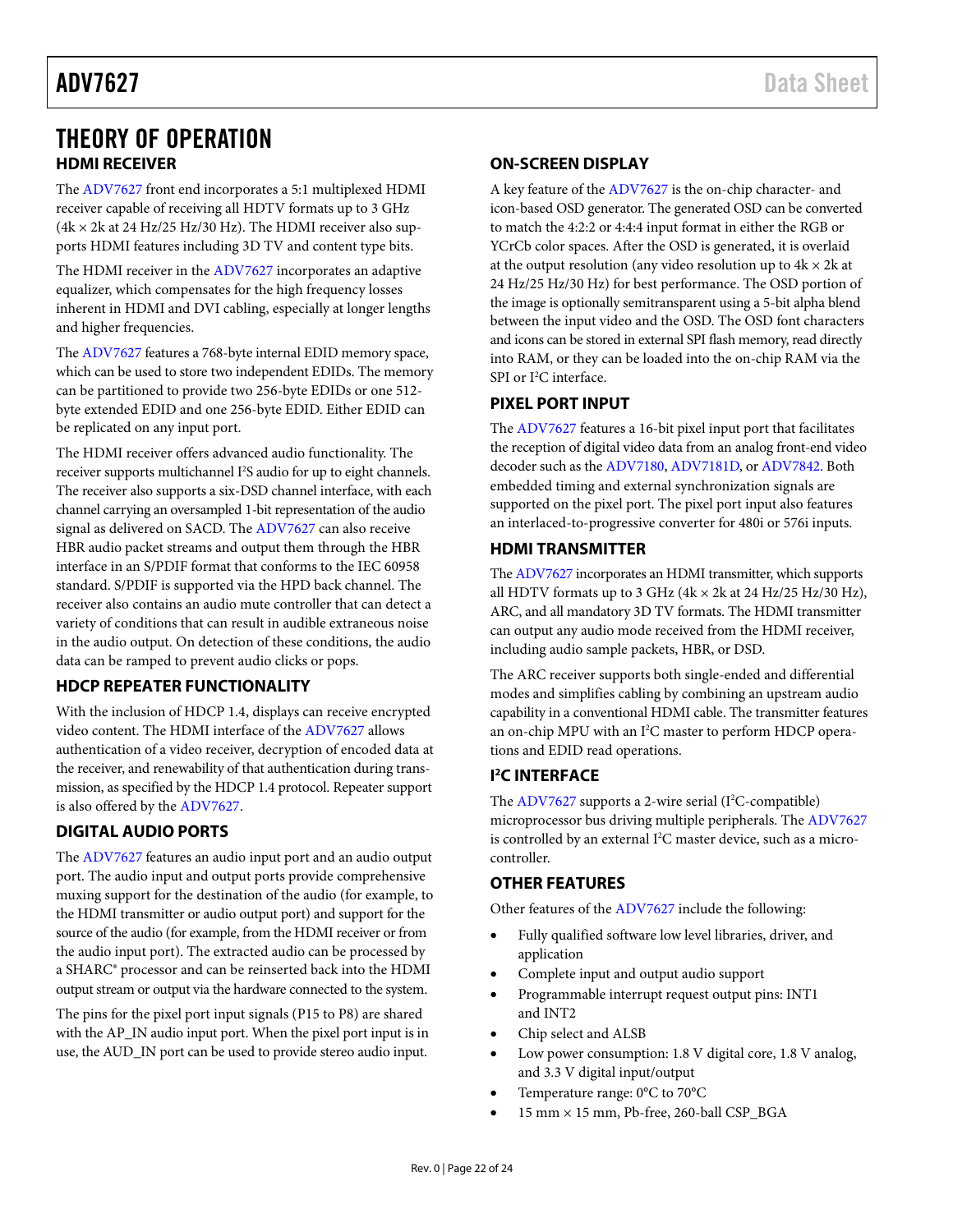# <span id="page-22-0"></span>OUTLINE DIMENSIONS



## <span id="page-22-1"></span>**ORDERING GUIDE**

| Model $1/2$      | <b>Temperature Range</b>         | <b>Package Description</b>                            | <b>Package Option</b> |
|------------------|----------------------------------|-------------------------------------------------------|-----------------------|
| ADV7627KBCZ-8    | $0^{\circ}$ C to 70 $^{\circ}$ C | 260-Ball Chip Scale Package Ball Grid Array [CSP BGA] | BC-260-1              |
| ADV7627KBCZ-8-RL | $0^{\circ}$ C to 70 $^{\circ}$ C | 260-Ball Chip Scale Package Ball Grid Array [CSP BGA] | BC-260-1              |
| EVAL-ADV7625-SMZ |                                  | <b>Evaluation Board</b>                               |                       |

<sup>1</sup> Z = RoHS Compliant Part.

<sup>2</sup> This part is programmed with internal HDCP keys. Customers must have HDCP adopter status (consult Digital Content Protection, LLC, for licensing requirements) to purchase any components with internal HDCP keys.